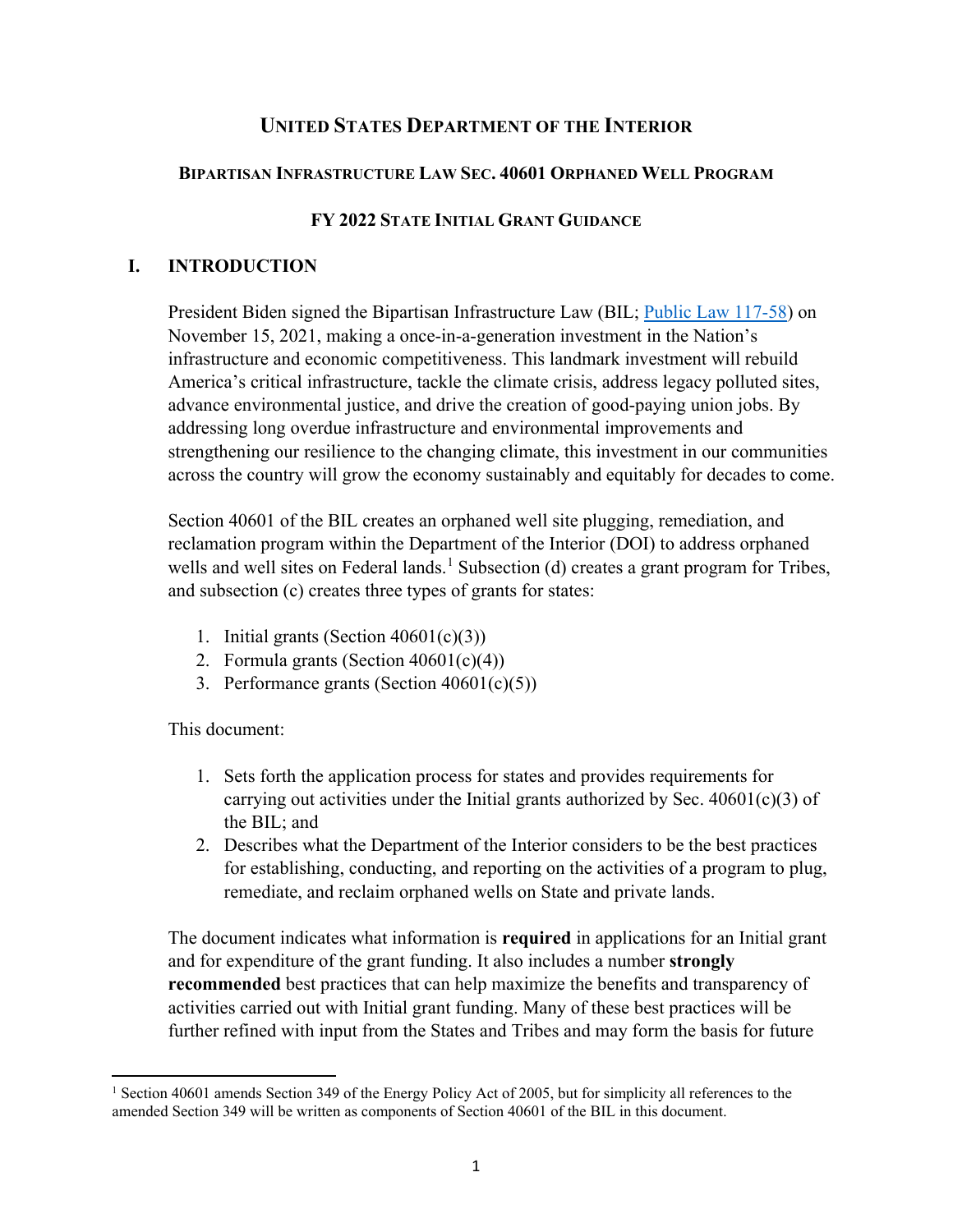requirements in the subsequent orphaned well grants, so States expecting to apply for subsequent rounds of grants are encouraged to ensure their programs apply these best practices as early as possible in order to promote consistent standards for well plugging and reclamation activities, and that benefits from the program can be properly tracked.

## **II. DEFINITIONS**

"Administrative costs" identified in Sec.  $40601(c)(2)(B)(i)$ , limited to not more than 10 percent of the funds received, $<sup>2</sup>$  $<sup>2</sup>$  $<sup>2</sup>$  are those costs that cannot be directly attributed to</sup> activities listed under Sec.  $40601(c)(2)(A)$ , i through viii, but instead to general grants management or program administration. Administrative costs can be expended for personnel or non-personnel costs, and can be direct or indirect, but should represent the costs to the State for managing the overall grant-funded work rather than preparation for and execution of individual projects.

"Communities of color" are those communities with a higher than national average percent of individuals in a block group who list their racial status as a race other than white alone and/or list their ethnicity as Hispanic or Latino. That is, all people other than non-Hispanic white-alone individuals. The word "alone" in this case indicates that the person is of a single race, not multiracial. A block group is an area defined by the Census Bureau that usually has in the range of  $600-3,000$  $600-3,000$  $600-3,000$  people living in it.<sup>3</sup>

"Community" – either a group of individuals living in geographic proximity to one another, or a geographically dispersed set of individuals (such as migrant workers or Native Americans), where either type of group experiences common conditions.<sup>[4](#page-1-2)</sup>

"Date of receipt of funds," as identified in Sec.  $40601(c)(3)(A)(i)(II)(cc)$ , is the effective date of the grant and the start of its period of performance, as determined by the DOI Agreements Officer and the receiving State. For the large-scale Initial grant, the effective date begins the 90-day period within which the State must "use" no less than 90% of funds as certified in the grant application. To "use … funding" under this section is to obligate funding by definitely committing it to a new or existing contract or issuing a new grant.

<span id="page-1-0"></span><sup>&</sup>lt;sup>2</sup> Except as provided by Section 40601(c)(2)(B)(ii), which allows larger amounts to be used for administrative costs under the small-scale Initial grants described further in Section IV of this document.

<span id="page-1-1"></span><sup>3</sup> This definition is adopted from USEPA's EJSCREEN definitions at: https://www.epa.gov/ejscreen/overviewdemographic-indicators-ejscreen#demoindex

<span id="page-1-2"></span><sup>4</sup> Definition from OMB and CEQ Interim Implementation Guidance for the Justice40 Initiative (M-21-28) dated July 20, 2021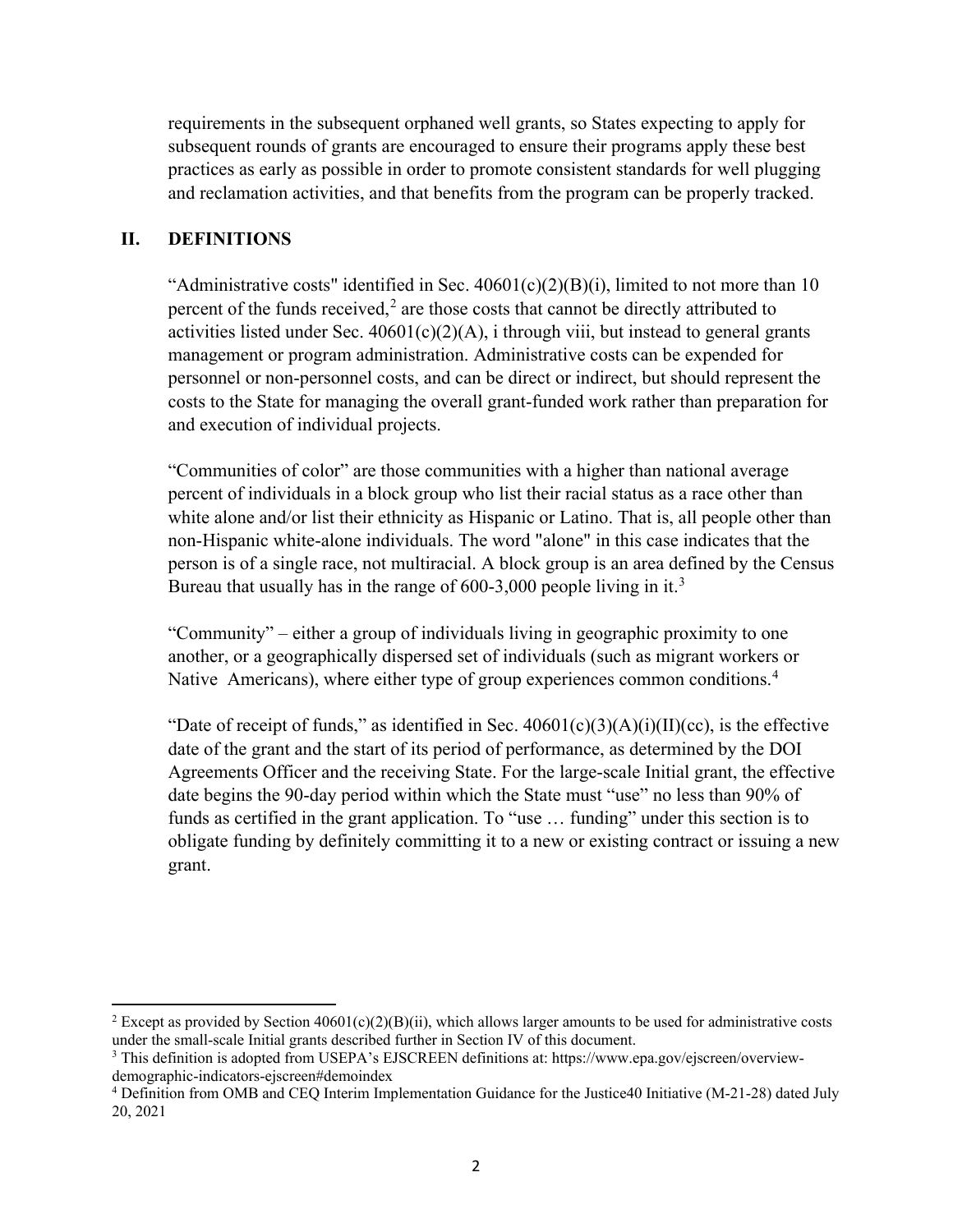"Disadvantaged Community" – a community may be considered disadvantaged based on a combination of the variables below or based on its inclusion in the Climate and Economic Justice Screening Tool.<sup>[5](#page-2-0)</sup>

- Low income, high and/or persistent poverty
- High unemployment and underemployment
- Racial and ethnic residential segregation, particularly where the segregation stems from discrimination by government entities
- Linguistic isolation
- High housing cost burden and substandard housing
- Distressed neighborhoods
- High transportation cost burden and/or low transportation access
- Disproportionate environmental stressor burden and high cumulative impacts
- Limited water and sanitation access and affordability
- Disproportionate impacts from climate change
- High energy cost burden and low energy access
- Jobs lost through the energy transition
- Access to healthcare
- Geographic areas within Tribal jurisdictions

"Federal land" is defined in Sec.  $40601(a)(1)$  as land administered by a land management agency within the Department of Agriculture or the Department of the Interior.

"Federal wells" – Orphaned wells and well sites on Federal land are considered "Federal wells" and are eligible for funding under the Sec. 40601(b) Federal Program. Orphaned wells–and well sites associated with such wells–that were drilled subject to a federal permit to drill may be considered Federal wells eligible for funding under the Sec. 40601(b) Federal Program, regardless of surface ownership. As the funding under the Federal Program is not expected to be sufficient to remediate all eligible Federal wells, a State may use grant funds received under Sec. 40601 to plug and remediate Federal wells located on State or private land and may include those wells in its inventory of documented orphaned wells on State or private land. Any plugging and reclamation activities on such split-estate orphaned wells would be subject to the Federal government's onshore plugging and reclamation standards and DOI approval prior to the start of operations.

<span id="page-2-0"></span><sup>5</sup> Definition from OMB and CEQ Interim Implementation Guidance for the Justice40 Initiative (M-21-28) dated July 20, 2021. See Climate and Economic Justice Screening Tool a[t: Explore the tool - Climate & Economic Justice](https://screeningtool.geoplatform.gov/en/#3/33.47/-97.5)  [Screening Tool \(geoplatform.gov\)](https://screeningtool.geoplatform.gov/en/#3/33.47/-97.5)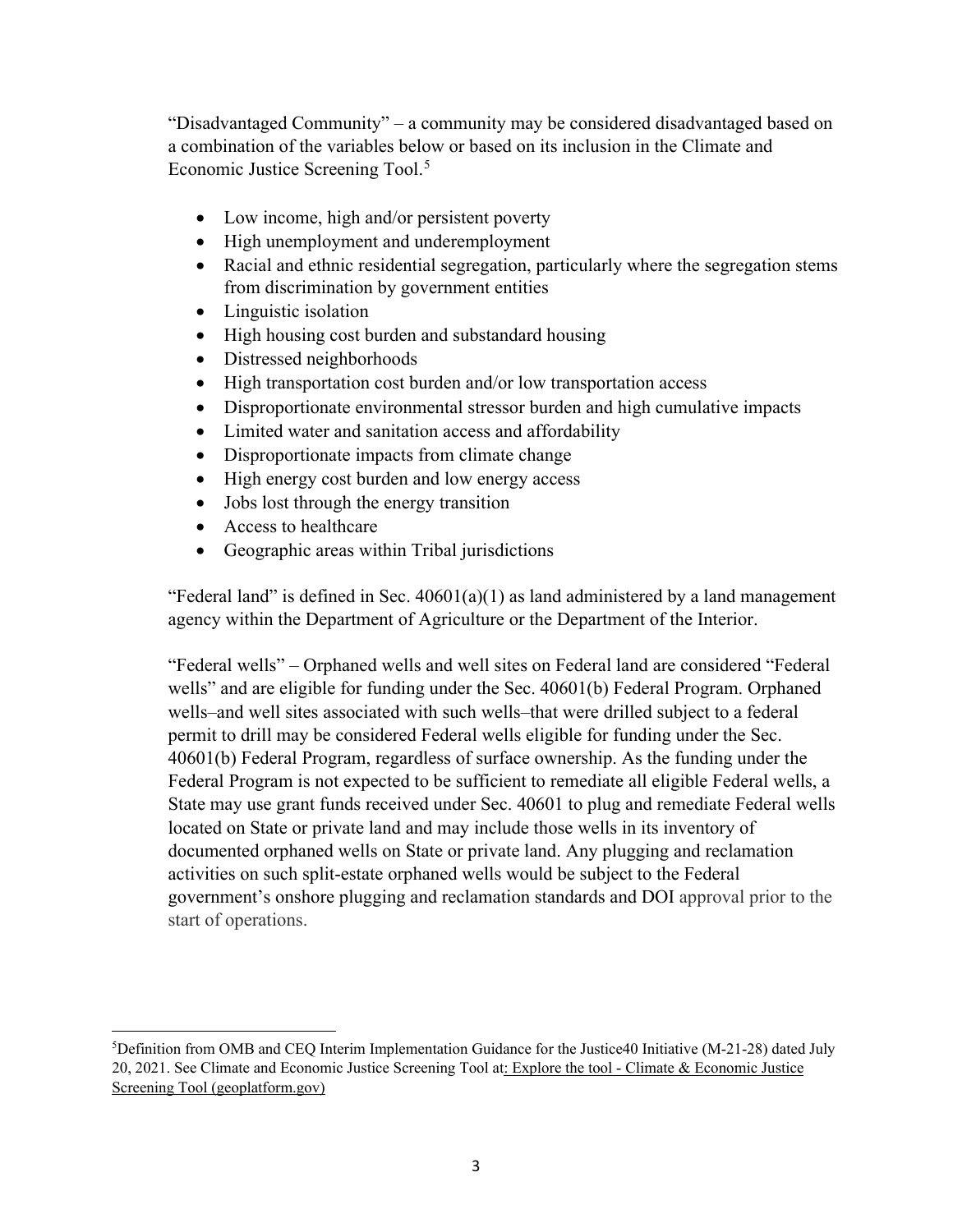"Low-income communities" are those communities that in the last 12 months had a median household income less than twice the poverty level.<sup>[6](#page-3-0)</sup>

"Orphaned Well" – The term "orphaned well" with respect to Federal or Tribal land, means a well that is not used for an authorized purpose, such as production, injection, or monitoring, and for which no operator can be located, the operator of which is unable to plug the well and to remediate and reclaim the well site, or that is in the National Petroleum Reserve - Alaska. With respect to State or private land, the term:

(1) has the meaning given the term by the applicable State; or

(2) if that State uses different terminology, has the meaning given another term used by the State to describe a well eligible for plugging, remediation, and reclamation by the State.

"Pre-Award Costs" – Per 2 CFR 200.458, Pre-Award Costs are those incurred after the award date and before the effective date of the Federal award and only with the written approval of the Federal awarding agency (DOI). DOI will evaluate pre-award costs on a case-by-case basis.

"Tribal and Indigenous communities" are communities whose members make up a Federally recognized Indian Tribe, a State-recognized Indian Tribe, an Alaska Native community or organization, a Native Hawaiian organization, or any other community of indigenous people located in a State, including indigenous persons residing in urban communities.

"Unobligated amounts" – For purposes of determining the deadline for expenditure under Sec.  $40601(c)(3)(C)$ , "unobligated amounts" covers any funding that is not subject to a definite commitment that creates a legal liability of the State for an immediate or future payment for goods or services ordered or received, including by contract or sub-contract award.[7](#page-3-1)

## **III. PERMISSIBLE USES OF INTIAL GRANT FUNDS**

- A. As provided under Section 40601(c)(2), a State may use funding from Initial grants to:
	- i. plug, remediate, and reclaim orphaned wells located on State-owned or privately-owned land;
	- ii. identify and characterize undocumented orphaned wells on State and private land;
	- iii. rank orphaned wells based on factors including public health and safety, potential environmental harm, and other land use priorities;

<span id="page-3-0"></span><sup>6</sup> This definition is similar to USEPA's EJSCREEN definition a[t https://www.epa.gov/ejscreen/ejscreen-map](https://www.epa.gov/ejscreen/ejscreen-map-descriptions#category-demographics)[descriptions#category-demographics](https://www.epa.gov/ejscreen/ejscreen-map-descriptions#category-demographics)

<span id="page-3-1"></span><sup>&</sup>lt;sup>7</sup> See Government Accountability Office definitions at:<https://www.gao.gov/assets/gao-05-734sp.pdf>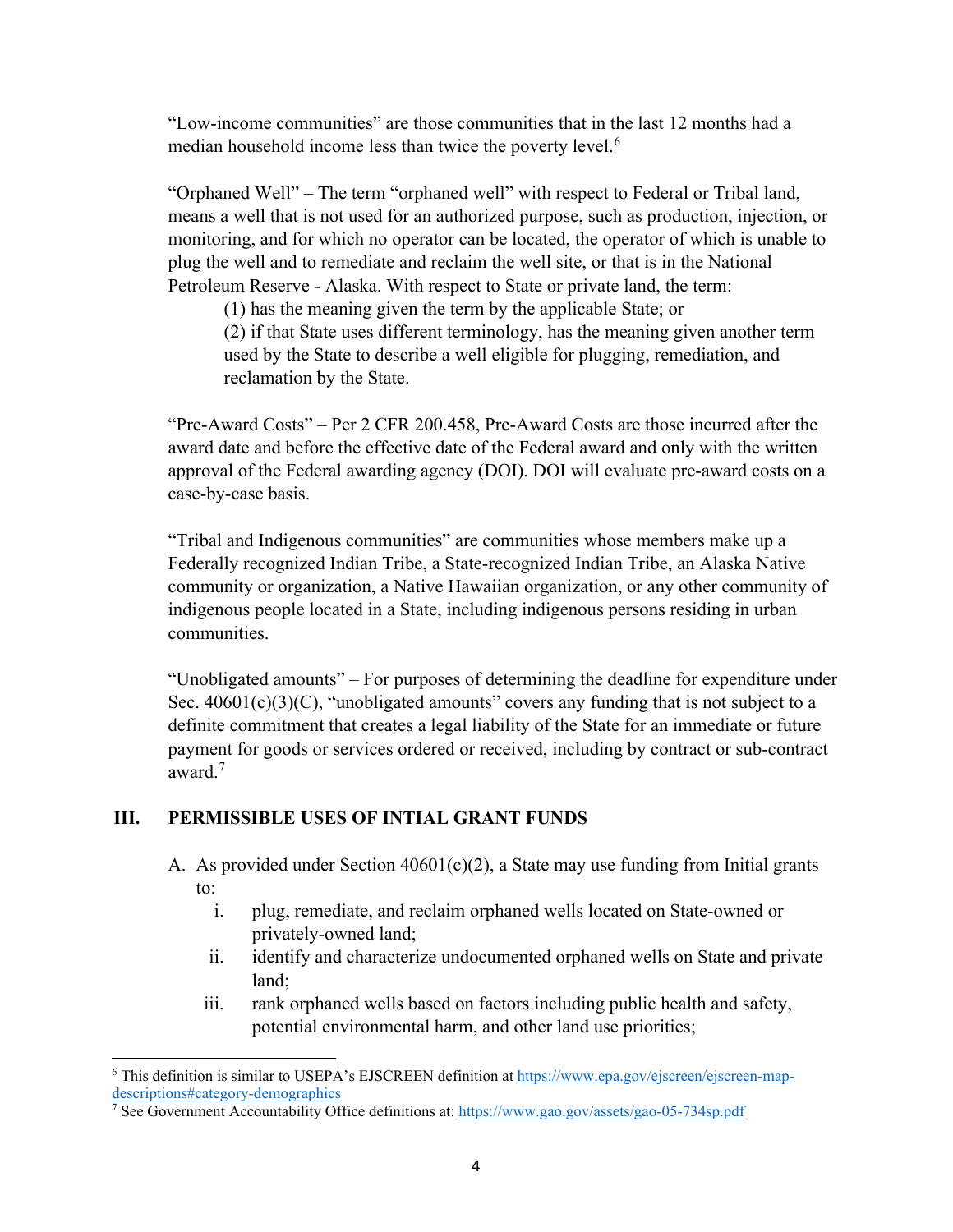- iv. make information regarding the use of funds received available on a public website;
- v. measure and track -

I. emissions of methane and other gases associated with orphaned wells; and

II. contamination of groundwater or surface water associated with orphaned wells;

- vi. remediate soil and restore native species habitat that has been degraded due to the presence of orphaned wells and associated pipelines, facilities, and infrastructure;
- vii. remediate land adjacent to orphaned wells and decommission or remove associated pipelines, facilities, and infrastructure;
- viii. identify and address any disproportionate burden of adverse human health or environmental effects of orphaned wells on communities of color, low-income communities, and Tribal and Indigenous communities; and
- ix. administer the program of work identified in its grant agreement.
- B. Initial grants are available for such activities where the surface is owned by the State or by a private party, including, potentially, individually owned Indian properties that are held in trust by the Secretary of the Interior but deemed by the State to be 'orphaned wells' on 'private land,' for purposes of compliance with this section only. Funds may not be used for activities where the surface is owned by the United States or by an Indian Tribe, but may be used for Federal wells where the surface is owned by the State or by a private party and appropriate agreements are in place with the Federal mineral manager, which has determined the well to be orphaned.
- C. Section  $40601(c)(3)(A)$  allows States to request an Initial grant of up to \$25 million under clause (i)–referred to as large-scale Initial grants–or up to \$5 million under clause (ii)–referred to as small-scale Initial grants. States may receive one Initial grant under 40601(c)(3): either a small-scale grant or a large-scale project grant, but not both.
- D. Section  $40601(c)(A)(i)(II)(cc)$  provides that a State that applies for a large-scale Initial grant must include a certification that the State will use not less than 90% of its requested funding to issue new contracts, amend existing contracts, or issue grants for plugging, remediation, and reclamation work by not later than 90 days after the date of the receipt of the funds.
- E. Section  $40601(c)(3)(C)$  Expenditure and Reimbursement: A State that receives funds under the Initial grant authority shall reimburse the Secretary in an amount equal to the amount of funds that remain unobligated on the date that is one year after the date of receipt of the funds. In other words, all funds must be obligated within a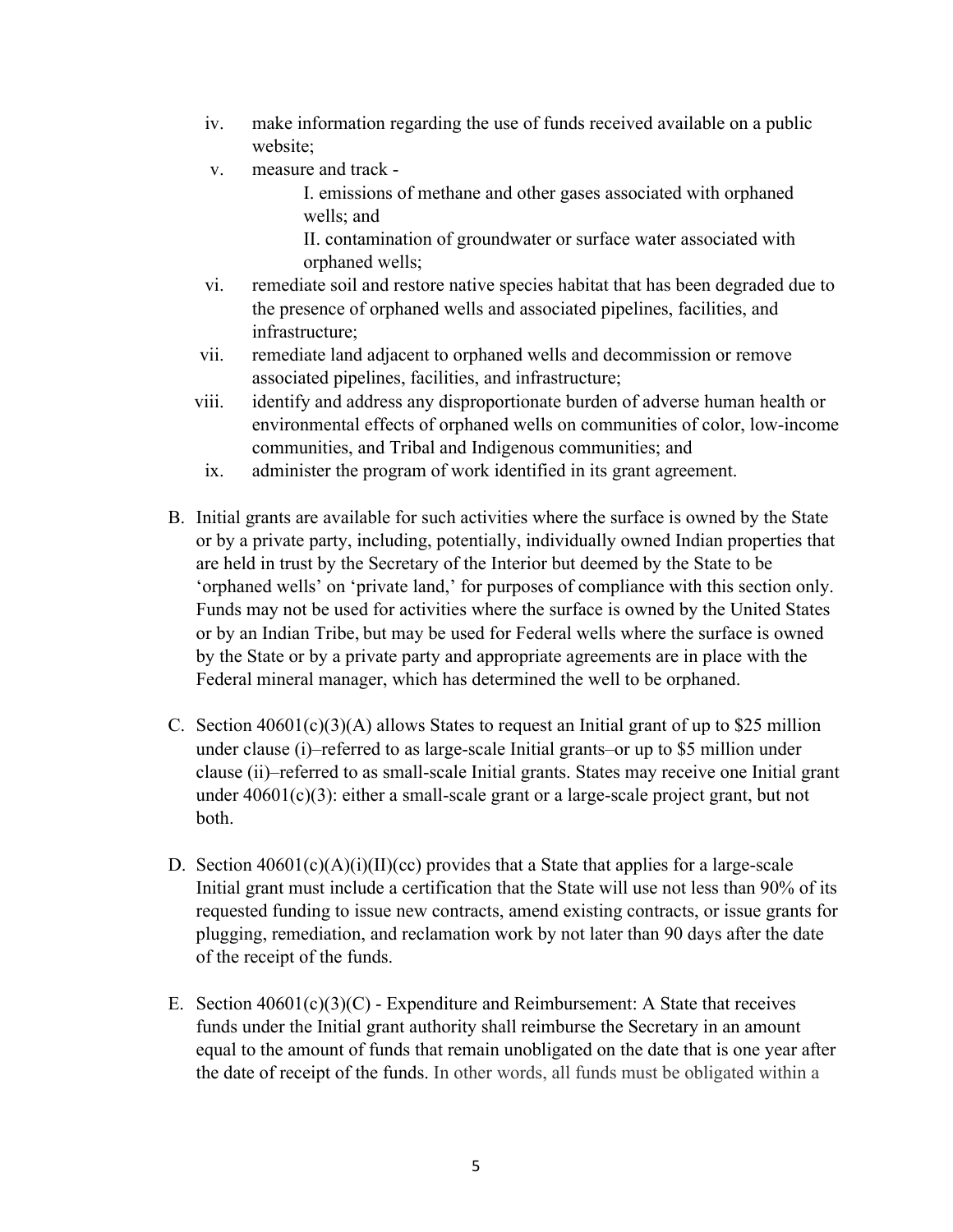year of date of receiving the funds otherwise unobligated funds shall be reimbursed to the Secretary.

## **IV. INSTRUCTIONS FOR INITIAL GRANT APPLICATIONS**

## A. *Deadline*

- i. Small-Scale Grants (up to \$5 million): States may apply for an Initial grant of up to \$5 million within a time frame sufficient to ensure that periods of performance and final obligations are complete prior to September 30, 2030.
- ii. Large-Scale Grants (up to \$25 million): The deadline for submitting applications for Initial grants of up to \$25.0 million is **May 13, 2022**, 11:59 pm EDT.

Applications must be emailed to **orphanedwells@ios.doi.gov**. An email acknowledging receipt will be provided by DOI to the sending State within one business day of receipt.

## B. *Required Elements*

To be complete, the application should include sufficient details as described below to provide assurances regarding the ability of the State to properly carry out and oversee the activities to be funded. All Required Elements are Standard Forms or approved forms under OMB Control No. 1093-0012.

- i. Federal Forms: The following Federal forms, all available at [Grants.gov,](https://www.grants.gov/web/grants/forms/sf-424-family.html) must be submitted for an Initial grant request for funding (the application) to be complete. Digital signatures are acceptable:
	- (a) SF-424v4 Application for Federal Assistance
	- (b) [SF-424A Budget Information for N](https://www.grants.gov/forms/sf-424-family.html)on-Construction Programs An SF-424A is a standard form that provides an estimate of the work's major cost centers (e.g., State employee labor, training, equipment, contracting and other operational costs), where the sum total of the budget justification equals the overall Initial grant request.
	- (c) SF-LLL Disclosure of Lobbying Activities If the grant applicant does not engage in lobbying activities, it is sufficient to mark the SF-LLL form "N/A" for Not Applicable.
	- (d) [OMB Form 4040-0010 Key Contacts Form](https://apply07.grants.gov/apply/forms/readonly/Key_Contacts-V1.0.pdf)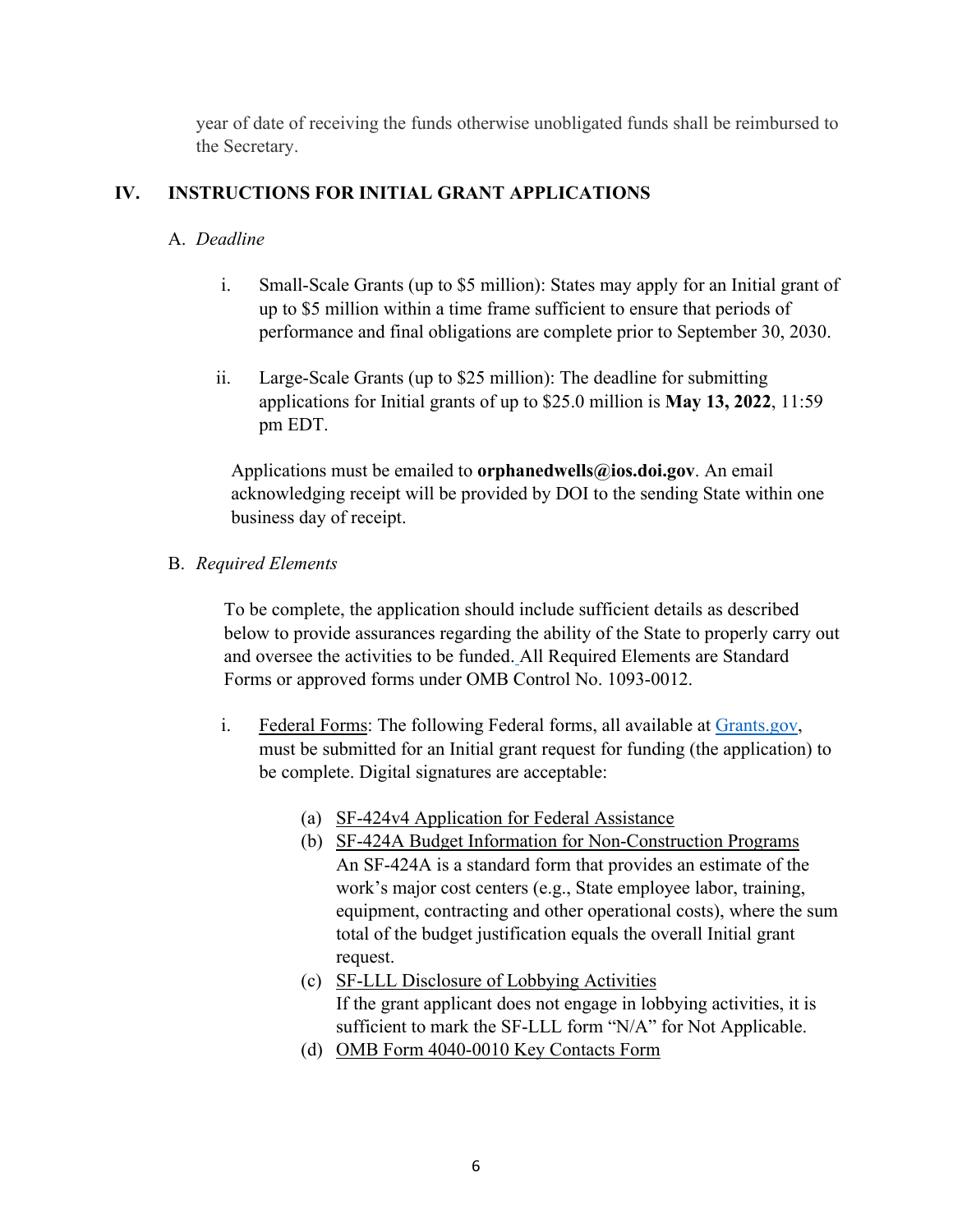- ii. Detailed Budget Proposal/Justification: This detailed information supports and identifies the estimated costs provided in the SF-424A and should include an itemized budget breakdown with unit costs for the period of the Initial grant funding and the basis for estimating the costs of personnel salaries, fringe benefits, project staff travel, materials and supplies, equipment, and consultants and contracts. This document should also include narrative descriptions of the items included in the project budget.
- iii. Project Abstract Summary (OMB Form Number 4040-0019): A project abstract of not more than one page will include the project purpose, activities to be performed, expected deliverables or outcomes, intended beneficiaries, and subrecipient activities (if known).

#### C. *Recommended Elements*

The following list includes the features the Department of the Interior has determined are important components of a successful orphaned well program. Although not required in relation to Initial grant funding, many will be further refined in coordination with the States and may be required for subsequent grants. States are encouraged to incorporate these features into projects funded with Initial grants.

For those parts that are applicable, the State should include the following information as a narrative attachment to the required elements listed above:

- (a) The State's process for determining that a well has been orphaned, including what efforts will be made to redeem financial assurances or otherwise recoup remediation costs from any parties responsible under State law;
- (b) A description of the State's plugging standards, including the witnessing requirements (qualifications of witness, documentation);
- (c) Details of the State's prioritization process for evaluating and ranking orphan wells and associated surface reclamation, including criteria, weighting, and how such prioritization will address resource and financial risk, public health and safety, potential environmental harm (including methane emissions where applicable), and other land use priorities;
- (d) If no prioritization process currently exists, the State should describe its plans to develop and implement a prioritization process;
- (e) Details of how the State will identify and address any disproportionate burden of adverse human health or environmental effects of orphaned wells on communities of color, low-income communities, and Tribal and Indigenous communities;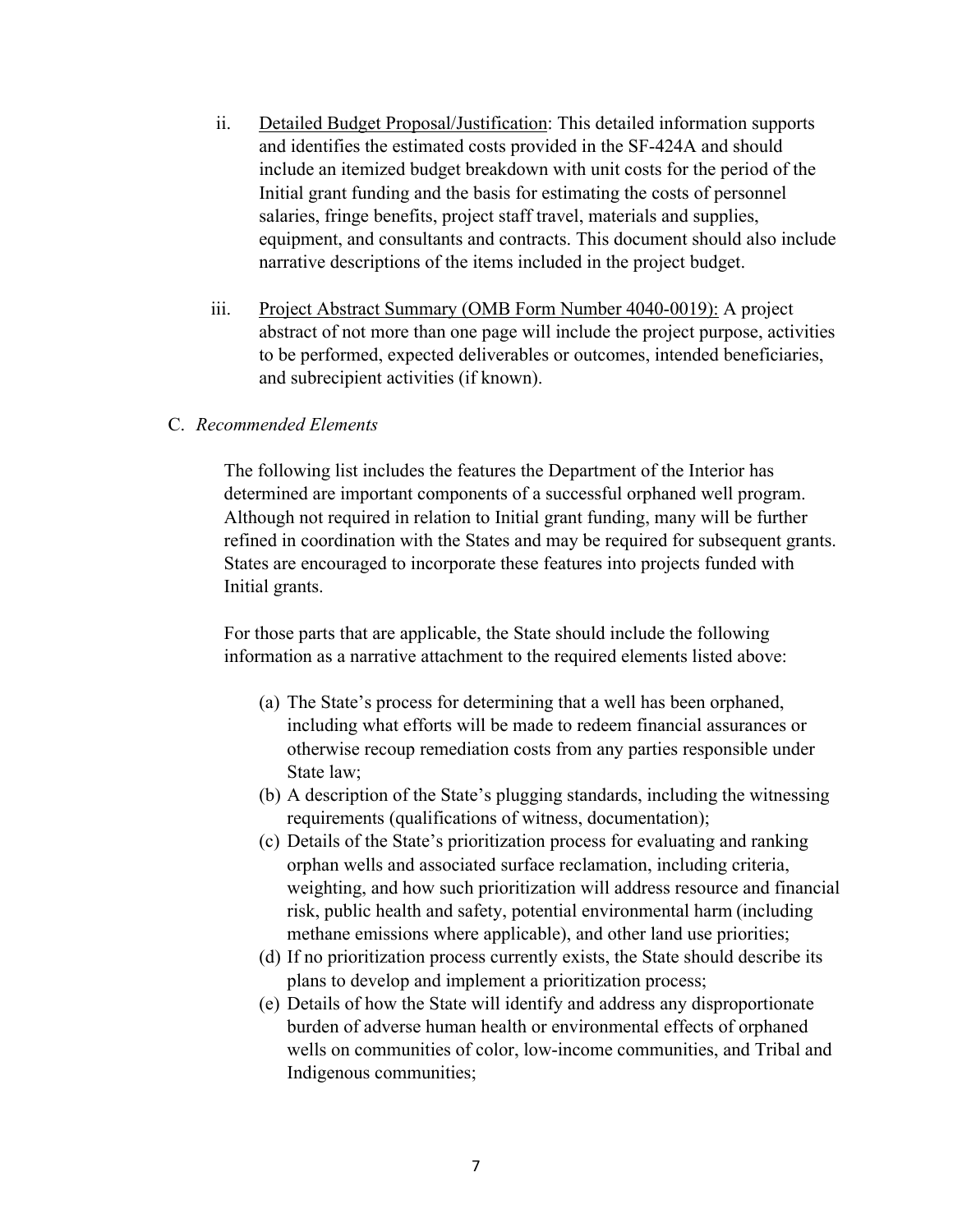- (f) The methodology to be used by the State to measure and track methane and other gases associated with orphaned wells, including how the State will confirm the effectiveness of plugging activities in reducing or eliminating such emissions;
- (g) The methodology to be used by the State to measure and track contamination of groundwater and surface water associated with orphaned wells, including how the State will confirm the effectiveness of plugging activities in reducing or eliminating such contamination;
- (h) The methodology to be used to decommission or remove associated pipelines, facilities, and infrastructure and to remediate soil and restore habitat that has been degraded due to the presence of orphaned wells and associated infrastructure;
- (i) Methods the State will use to solicit recommendations from local officials and the public regarding the prioritization of well plugging and site remediation activities, and any other processes the State will use to solicit feedback on the program from local officials and the public;
- (j) Latitude/Longitude and all other data elements and associated units of measure as indicated in the Orphaned Well Data Reporting Template that accompanies this guidance;
- (k) How the State will use funding to locate currently undocumented orphaned wells;
- (l) Plans the State has to engage third-parties in partnerships around well plugging and site remediation, or any existing similar partnerships the State currently belongs to;
- (m)Training programs, registered apprenticeships, and local and economic hire agreements for workers the State intends to conduct or fund in well plugging or site remediation;
- (n) Plans the State has to support opportunities for all workers, including workers underrepresented in well plugging or site remediation, to be trained and placed in good-paying jobs directly related to the project;
- (o) Plans the State has to incorporate equity for underserved communities into their planning, including supporting the expansion of high-quality, good paying jobs through workforce development programs and incorporating workforce strategy into project development;
- (p) Procedures the State will use to coordinate with Federal or Tribal agencies to determine whether efficiencies may exist by combining field survey, plugging, or surface remediation work across private, State, Federal, and Tribal land;
- (q) The State's authorities to enter private property, or a State's procedures to obtain landowner consent to enter private property, in the event that any wells to be plugged will be accessed from privately owned surface;
- (r) A work schedule covering the period of performance of the Initial grant; and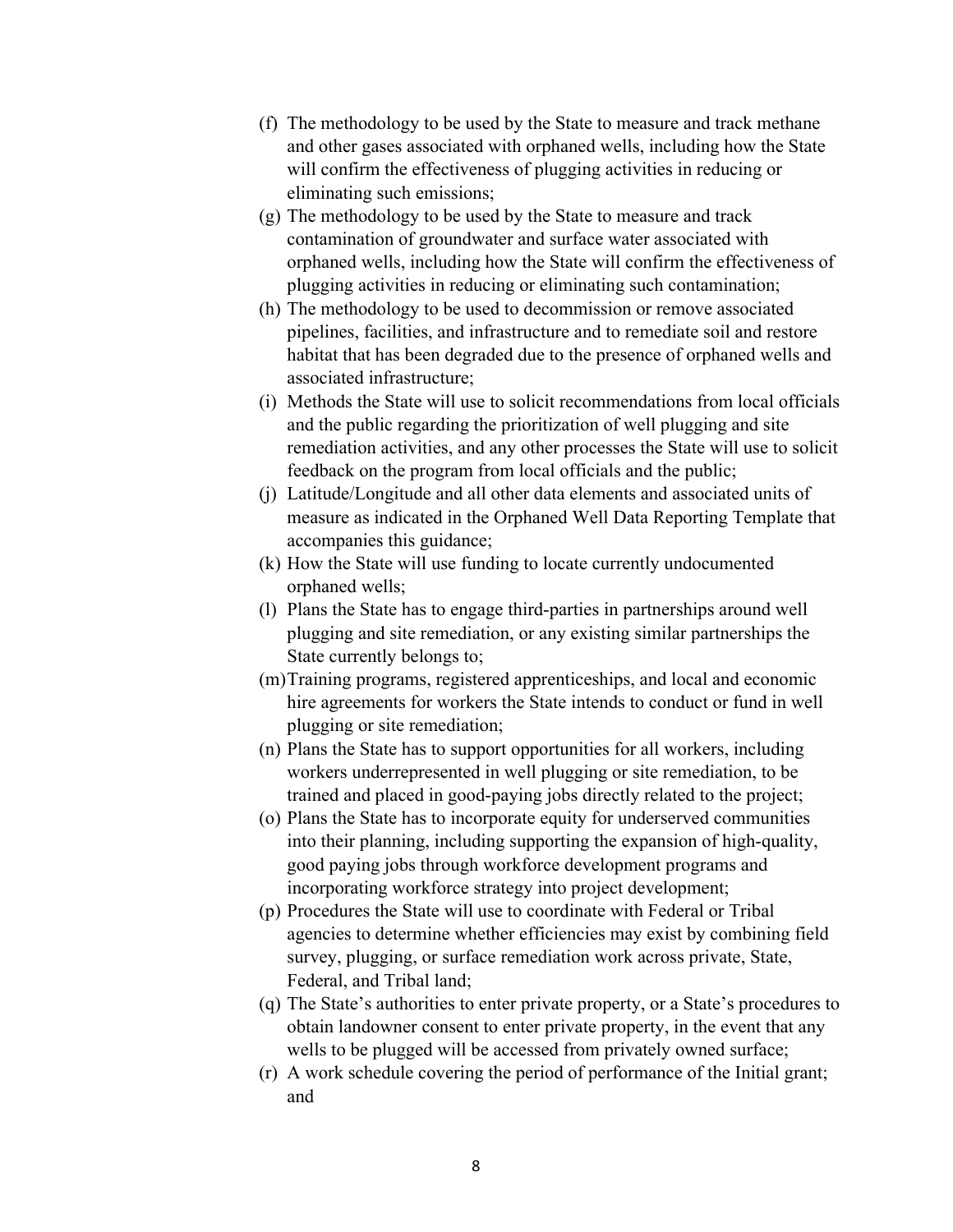- (s) If applicable, a federally approved Indirect Cost Rate Agreement or statement regarding State's intention to negotiate or utilize the de minimis rate.
- D. *Restrictions on funding use (90% must be for contracts & grants)*

States may not use more than 10 percent of the funds received as authorized under Sec.  $40601(c)(3)(A)(i)$  for administrative costs associated with activities listed in Section III. This limitation does not apply to an Initial grant of up to \$5.0 million received as authorized under Sec. 40601(3)(c)(3)(A)(ii). However, States receiving the smaller Initial grants must nonetheless comply with 2 CFR § 200.414, which requires States to adhere to federally-approved indirect cost rate agreements.

- E. *Certifications* (digital signatures are acceptable)
	- i. Small-Scale Grants: For small-scale grant applications up to \$5 million, a certification (see Attachment A) must be submitted to the Department that:
		- (a) The State has a plugging, remediation, and reclamation program in effect for orphaned wells; or
		- (b) The State has the capacity to initiate such a program; or
		- (c) The funds provided under this paragraph will be used to carry out any administrative action necessary to develop an application for a formula grant or performance grant.
	- ii. Large-Scale Grants: For large-scale grant applications up to \$25 million, a certification (see Attachment B) must be submitted to the Department that:
		- (a) The State is a Member State or Associate Member State of the Interstate Oil and Gas Compact Commission;
		- (b) There are 1 or more documented orphaned wells located in the State; and
		- (c) The State will use not less than 90 percent of the funding requested to issue new contracts, amend existing contracts, or issue grants for plugging of orphan wells, and reclamation of associated surface conditions by not later than 90 days after the date of receipt of the funds.

## **V. RECOMMENDED STANDARDS FOR MEASUREMENT, PLUGGING, AND REMEDIATION**

- A. Pre and Post-Plugging Measurement or Estimation of Air and Water Pollution
	- i. As a best practice, States are encouraged to conduct an inspection of each orphaned well site being considered under this grant to measure or estimate current contamination of surface water and groundwater and to measure or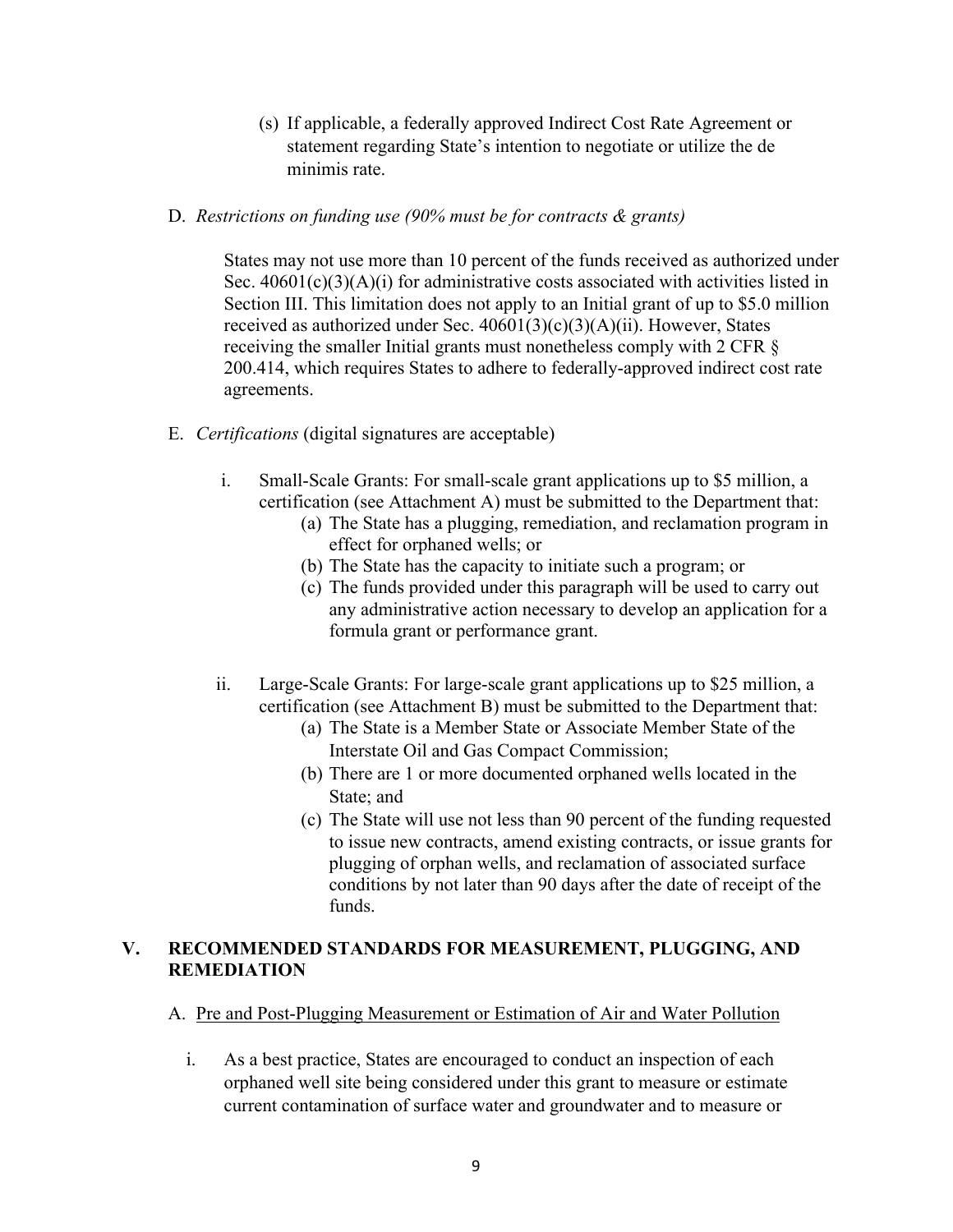estimate current emissions of methane, hydrogen sulfide, and other gas emissions. States are also encouraged to conduct post-plugging inspections and measurements to verify the lack of gaseous emissions or water contamination from plugged wells and the achievement of vegetation performance standards appropriate to the site's future land uses. Such post-plugging inspection and measurement will be documented to create a verifiable record of activities performed under the grant.

- ii. States are encouraged to use the protocol in *Assessing Methane Emissions from Orphaned Wells to meet Reporting Requirements of the 2021 Infrastructure Investment and Jobs Act (BIL): Federal Program Guidelines*, available at the [OEPC Legacy Pollution Program website,](https://www.doi.gov/oepc/legacy-pollution-remediation-and-reclamation)<sup>[8](#page-9-0)</sup> to measure and report methane emissions from orphaned wells. States may also use a third-party methodology, such as the American Carbon Registry's draft methodology.<sup>[9](#page-9-1)</sup> States should report in their Project Narrative the methodology or methodologies they will use or require their contractors to use.
- iii. Pre- and post-plugging measurements or estimates, by well, of water contamination, gaseous emissions (particularly methane), and acres restored should be included in the Final Performance Report described in Section VII.C. below.

#### B. Well Plugging and Site Remediation Standards

- i. States with established and documented well plugging standards and regulations will require their contractors to meet those requirements. For a State that does not have established well plugging standards, it is strongly recommended that the work reflect, at a minimum: the plugging standards in the Bureau of Land Management's Onshore Oil and Gas Order No. 2 Section III.G for plugging wells (*https://www.blm.gov/sites/blm.gov/files/energy\_onshoreorder2.pdf*); or, for offshore wells, the provisions of 30 CFR Part 250.
- ii. States will adhere to any well plug witnessing and documentation requirements pursuant to State law.
- iii. For States with established well abandonment standards (inclusive of those actions necessary to complete surface reclamation and revegetation), all well closures shall meet those requirements. If a State does not have well abandonment standards, then for a well site to be considered plugged and fully abandoned, such that it can be reported as a completed unit, the work must reflect, at a minimum,

<span id="page-9-0"></span><sup>8</sup> https://www.doi.gov/priorities/investing-americas-infrastructure/legacy-pollution

<span id="page-9-1"></span><sup>9</sup> https://americancarbonregistry.org/carbon-accounting/standards-methodologies/plugging-abandoned-orphaned-oiland-gas-wells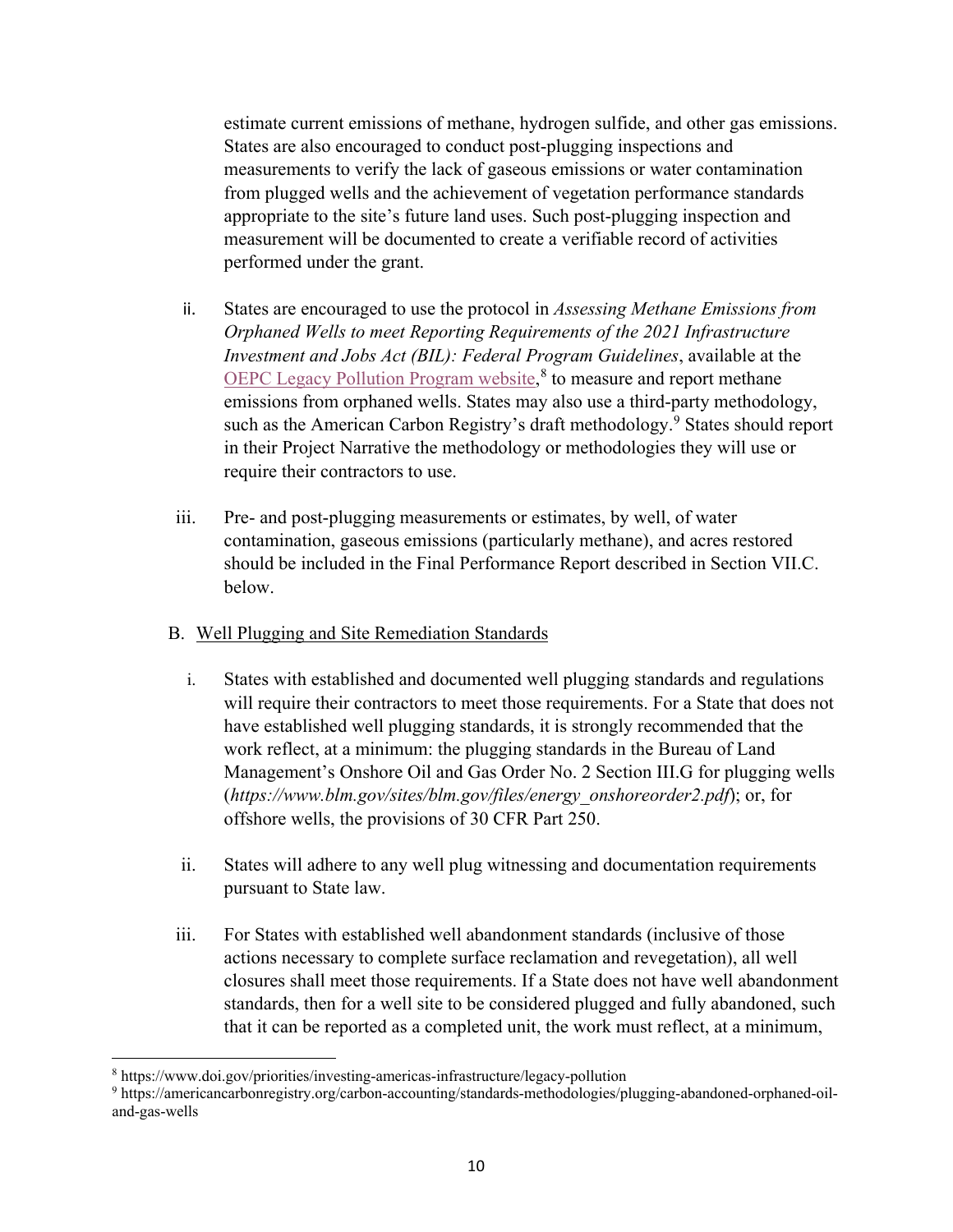the Bureau of Land Management's Reclamation and Abandonment Standards. For additional details, see: *[https://www.blm.gov/sites/blm.gov/files/Chapter%206%20-](https://www.blm.gov/sites/blm.gov/files/Chapter%206%20-%20Reclamation%20and%20Abandonment.pdf) [%20Reclamation%20and%20Abandonment.pdf](https://www.blm.gov/sites/blm.gov/files/Chapter%206%20-%20Reclamation%20and%20Abandonment.pdf)*

#### **VI. FEDERAL AND TRIBAL COORDINATION**

Efficiency and cost-effectiveness in well plugging and site remediation will be maximized by ensuring proper coordination in these activities between States, Tribes, and the Federal government. As early as practical – preferably before State grant applications are submitted – States should provide a primary contact for coordination between Tribal and Federal land management agencies to **orphanedwells@ios.doi.gov**. DOI will provide a map of Federal wells approved for plugging to the State contacts and IOGCC. This map, and subsequent updates, will be posted publicly as soon as reasonably possible. All questions regarding coordination with Federal or Tribal agencies should also be sent to **orphanedwells@ios.doi.gov**.

When undertaking work on Federal land under a cost-sharing, Good Neighbor, or other arrangement with the Federal government, States must collect the data required to be reported under the BIL for wells plugged and sites remediated on Federal land, unless all such data collection is otherwise captured in the terms of a lawful agreement between the State and the Federal Land Manager (e.g., cooperative agreement). Early coordination with Federal agencies is encouraged to ensure that States are collecting the proper data in a format that can most easily be transferred to the Federal government.

States are also encouraged to consult with Federal agencies and Tribal representatives to ensure appropriate and efficient collaboration on compliance issues (e.g., cultural resources, endangered species, sacred sites) and to minimize disruption of operations and land management activities, such as planning field activities to avoid special events that might be impacted by the work.

## **VII. REPORTING REQUIREMENTS**

- A. *Quarterly Reports:* Consistent with 2 C.F.R. § 200.328, States must submit quarterly financial and performance reports to the DOI within 30 days of the close of each Federal fiscal quarter. Financial reporting will use **SF-425** or other forms if specified by the Office of Management and Budget.
- B. *Personal Prop*erty report: States will be required to submit an annual Tangible Personal Property Report (SF-428) if grant funds are used to purchase equipment.
- C. Final Financial and Performance Reports: Consistent with 2 C.F.R. § 200.329, States must submit a final financial and performance reports to the DOI within 120 days of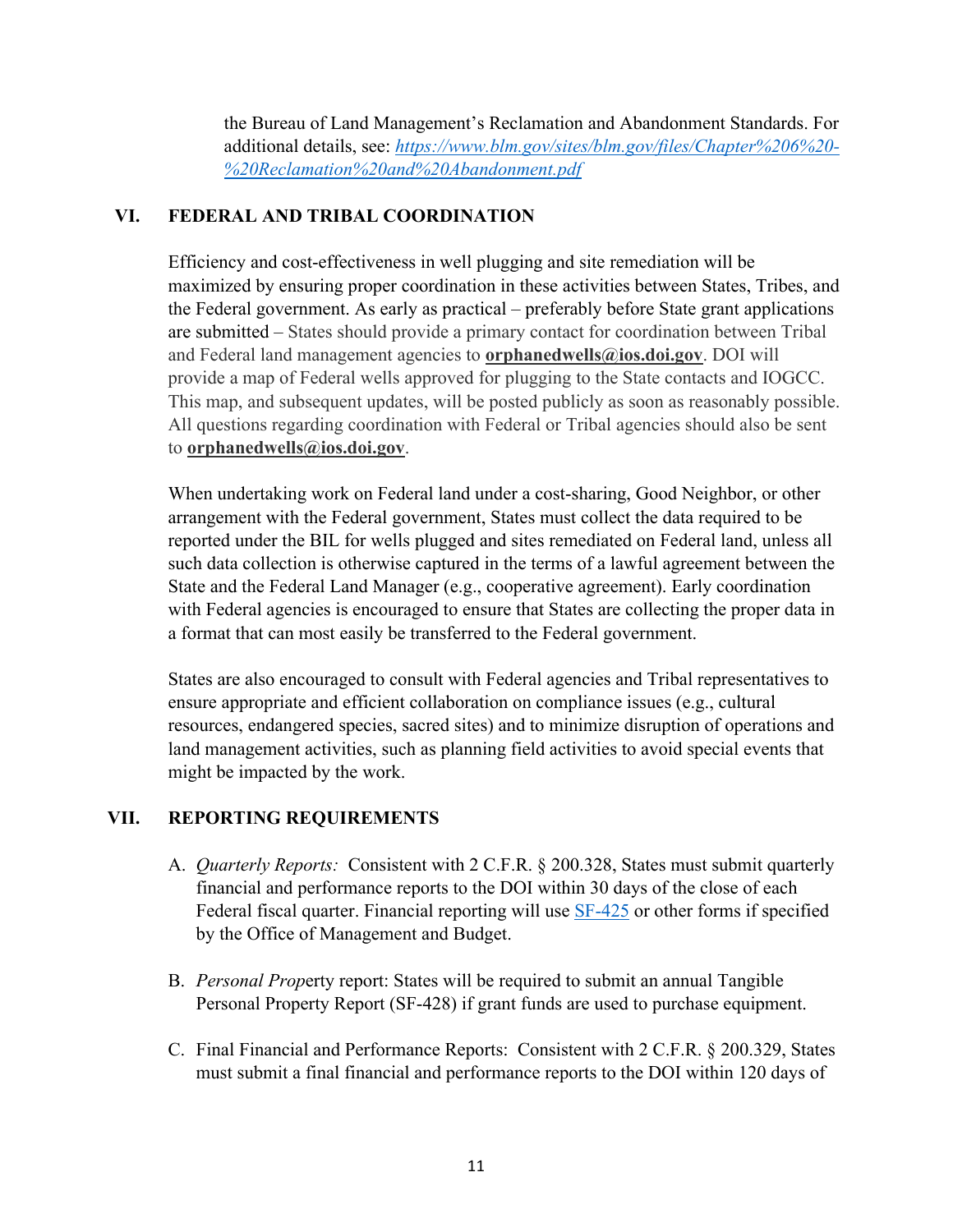period of performance end date. Financial reporting will use [SF-425](https://www.grants.gov/web/grants/forms/post-award-reporting-forms.html) or other forms if specified by the Office of Management and Budget.

- D. 15-month report: States receiving either type of Initial grant must submit a report, no later than 15 months after the date on which the State receives the funds, describing the means by which the State used the funds in accordance with its certification. If the 15-month report includes all of the detail that would have been provided in the corresponding quarterly Financial and Performance Report described in VII.C, a separate quarterly Financial and Performance Report need not be submitted for that period.
- E. Data Collection and Reporting
	- 1. In order to simplify and standardize reporting and tracking requirements and ensure that the Federal resources utilized are well-spent and achieving the statutory objectives, States are encouraged to track the following data for all actions taken using orphaned well grant funding. Such data elements will help inform, and be incorporated into, the processes being developed for the forthcoming Formula grants and Performance grants listed in Section I above. As appropriate, data tracking may be accomplished through existing systems such as the Groundwater Protection Council's Risk-Based Data Management Solutions (RBDMS):
		- (a) Well location information (e.g., latitude/longitude);
		- (b) Well type (e.g. orphaned production or disposal well);
		- (c) Bureau of Labor Statistics NAICS codes for each of the employees working on each well site, along with the hours each employee spent on each site;
		- (d) The population living within a half mile radius of each well being plugged;
		- (e) Pre-plugging methane emissions (if available);
		- (f) Post-plugging methane emissions;
		- (g) Surface water contamination identified;
		- (h) Surface water contamination remediated;
		- (i) Groundwater contamination identified;
		- (j) Groundwater contamination remediated;
		- (k) Acreage impacted by well and infrastructure (site footprint);
		- (l) Revegetation performance standard monitoring start date;
		- (m)Revegetation performance standard attainment date (project complete);
		- (n) Actual total cost per well of plugging and surface reclamation; and
		- (o) If the project is located in a community of color, low-income community, or Tribal or Indigenous community.
	- 2. This list highlights important parameters that DOI will report to Congress annually and is a subset of the larger data set to be reported by the States as part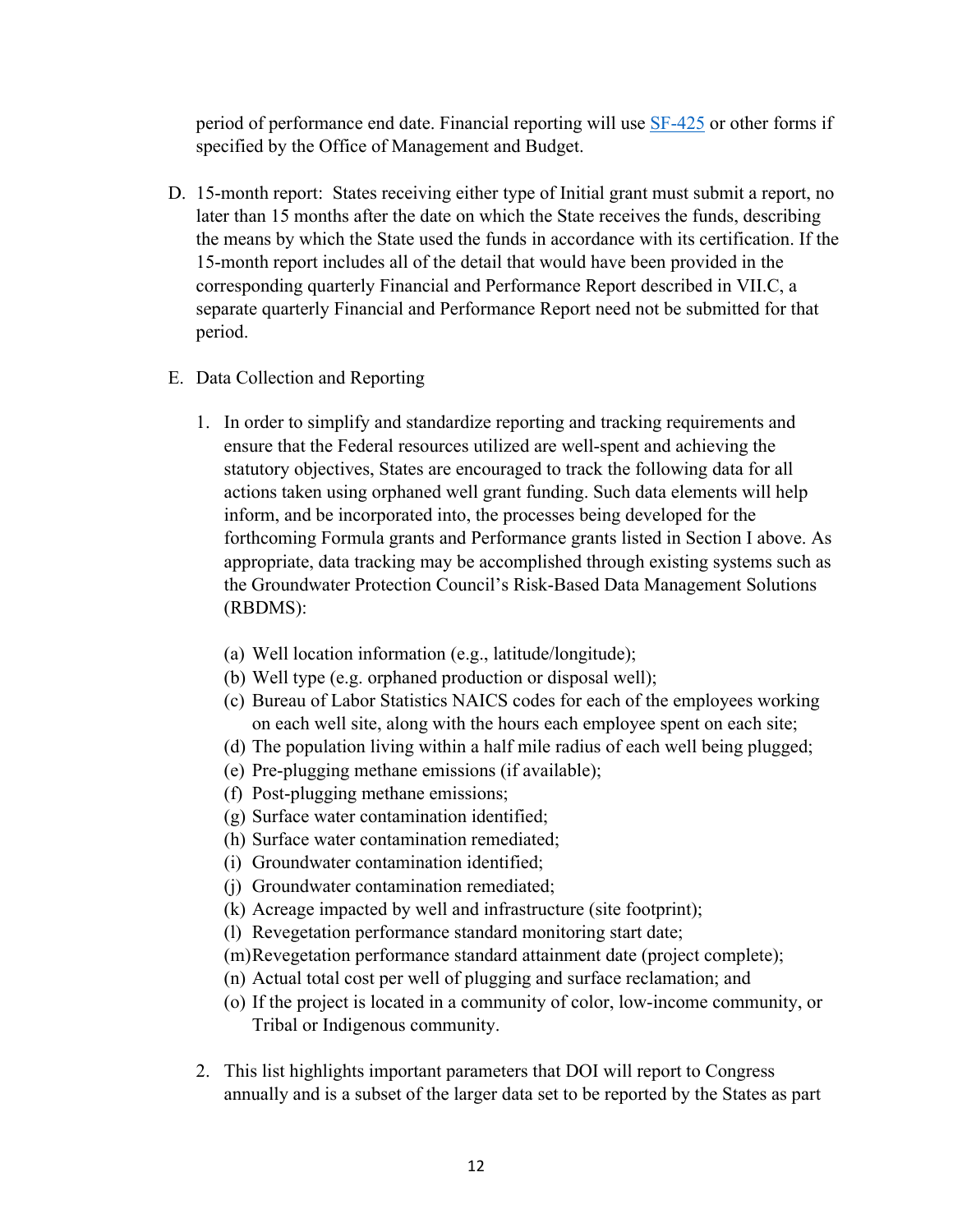of the quarterly performance reports (VII.A.) and 15-month report (V.A.iii.) and detailed in the Orphaned Well Data Reporting Template available at the [OEPC](https://www.doi.gov/oepc/legacy-pollution-remediation-and-reclamation)  [Legacy Pollution Program website.](https://www.doi.gov/oepc/legacy-pollution-remediation-and-reclamation) States that intend to apply for a Formula grant (as per forthcoming Formula grant guidance) should note that information regarding the activities under such grants are required to be posted on a public website, and States are strongly encouraged to develop such a website to provide information to the public about the activities undertaken using Initial grant funding as well. Developing a website is an allowable use of Initial grant funds and ensuring that Initial grant activities are tracked in the same manner as Formula grant activities will allow for a better determination of the successes of the funding, help meet goals of transparency and accountability, and make it easier for the State to meet future reporting requirements.

- F. After providing the grantee an opportunity to redact personally identifiable or proprietary information, the Department of the Interior may post successful grant applications on a publicly available web site.
- G. The Department of the Interior will publish a summary of performance accomplishments on a publicly available web site, following submission by the States of the report required in Section VII.C of this guidance.
- H. Additional clarification on reporting requirements and grant terminology is provided in Attachment C.

## **VIII. DAVIS-BACON ACT REQUIREMENTS**

All laborers and mechanics employed by the applicant, subrecipients, contractors or subcontractors in the performance of construction, alteration, or repair work on an award or project in excess of \$2,000 funded directly by or assisted in whole or in part by funds made available under Initial grants shall be paid wages at rates not less than those prevailing on similar projects in the locality, as determined by the Secretary of Labor in accordance with subchapter IV of chapter 31 of title 40, United States Code commonly referred to as the "Davis-Bacon Act" (DBA).

Applicants shall provide written assurance acknowledging the DBA requirements for the award or project and confirming that all laborers and mechanics performing construction, alteration, or repair work on projects in excess of \$2,000 funded directly by or assisted in whole or in part by and through funding under the award are paid or will be paid wages at rates not less than those prevailing on projects of a character similar in the locality as determined by the Secretary of Labor in accordance with Subchapter IV of Chapter 31 of Title 40, United States Code (Davis-Bacon Act).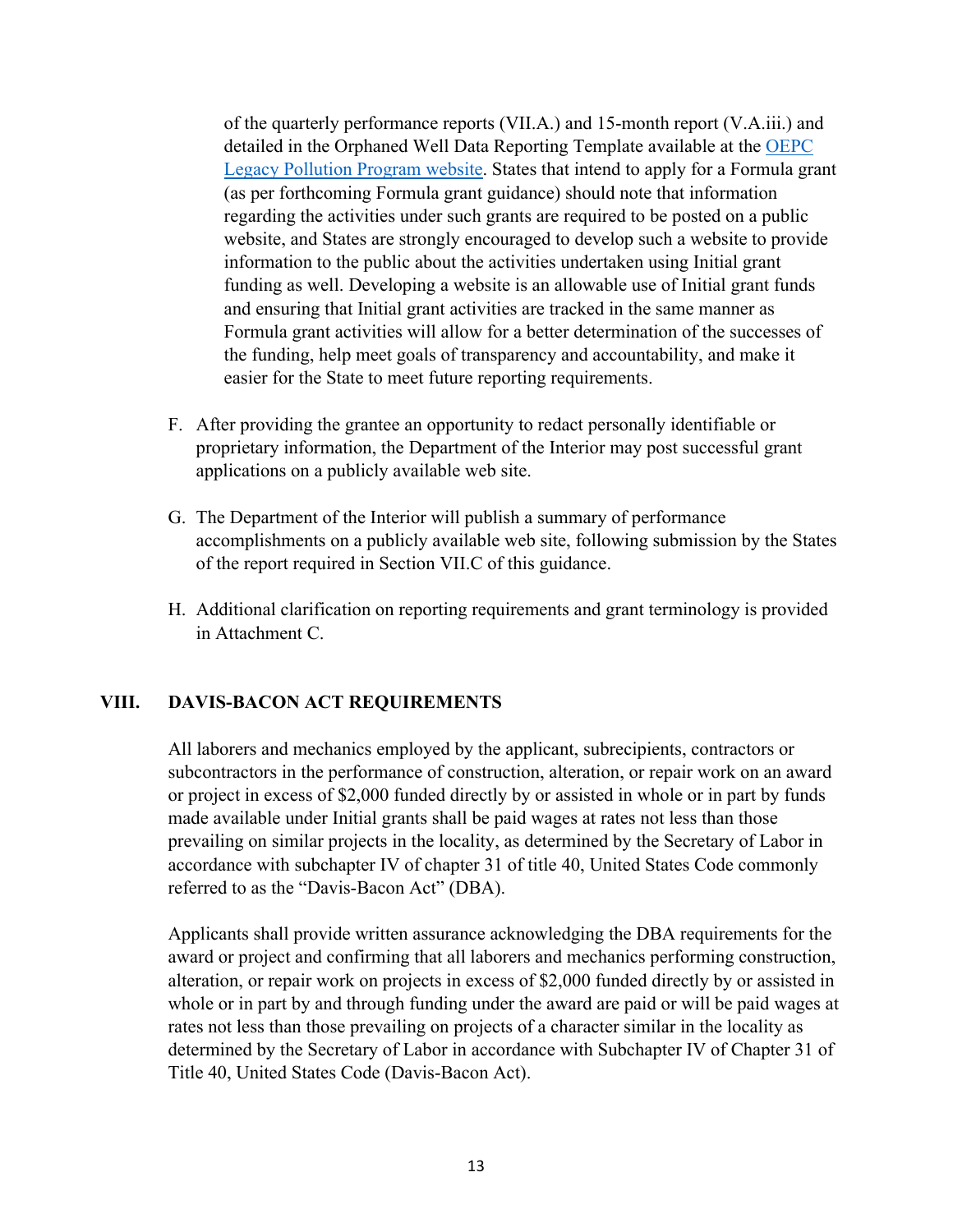Recipients of funding will also be required to undergo DBA compliance training and to maintain competency in DBA compliance. The U.S. Department of Labor offers free Prevailing Wage Seminars several times a year that meet this requirement, at https://www.dol.gov/agencies/whd/government-contracts/construction/seminars/events.

For additional guidance on how to comply with DBA provisions and clauses, see https:/www.dol.gov/agencies/whd/government-contracts/construction and https:/www.dol.gov/agencies/whd/government-contracts/protections-for-workers-inconstruction.

## **IX. ADDITIONAL TERMS AND CONDITIONS**

- A. DOI Standard Award Terms and Conditions will be included in all Initial grants, at the time of award. These standard terms and conditions can be found at: [Standard Award](https://www.doi.gov/sites/doi.gov/files/uploads/doi-standard-award-terms-and-conditions-effective-december-2-2019-revised-june-19-2020.pdf)  [Terms and Conditions.](https://www.doi.gov/sites/doi.gov/files/uploads/doi-standard-award-terms-and-conditions-effective-december-2-2019-revised-june-19-2020.pdf)
- B. Award recipients will be expected to comply with Executive Order 14005, *Ensuring the Future Is Made in All of America by All of America's Workers,* which requires awardees and sub-awardees of Federal financial assistance awards to maximize the use of goods, products, materials, and services from sources that will help American businesses compete in strategic industries and help America's workers thrive. Waivers may be requested through the DOI Office of Grants Management.
- C. Under 2 C.F.R. § 200.329, the Federal awarding agency may make site visits as warranted to ensure appropriate fiscal accountability and oversight. States shall provide Federal awarding agency access to relevant documentation in State possession and facilitate, to the extent allowable under State law, Federal awarding agency access to project sites.
- D. The DOI Freedom of Information Act Office provides guidelines to requestors of grant applications around what information may be redacted from applications. This information includes patent rights, confidential financial information, personally identifiable information (PII), and detailed budget, consultant, and business assets information. 2 CFR § 200.338 places limitations on public access to award-related documents.
- E. As required by Section 70914 of the Bipartisan Infrastructure Law on or after May 14, 2022, none of the funds under a federal award that are part of Federal financial assistance for infrastructure may be obligated for a project unless all of the iron, steel, manufactured products, and construction materials used in the project are produced in the United States, unless subject to an approved waiver. The requirements of this section must be included in all subawards, including all contracts and purchase orders for work or products.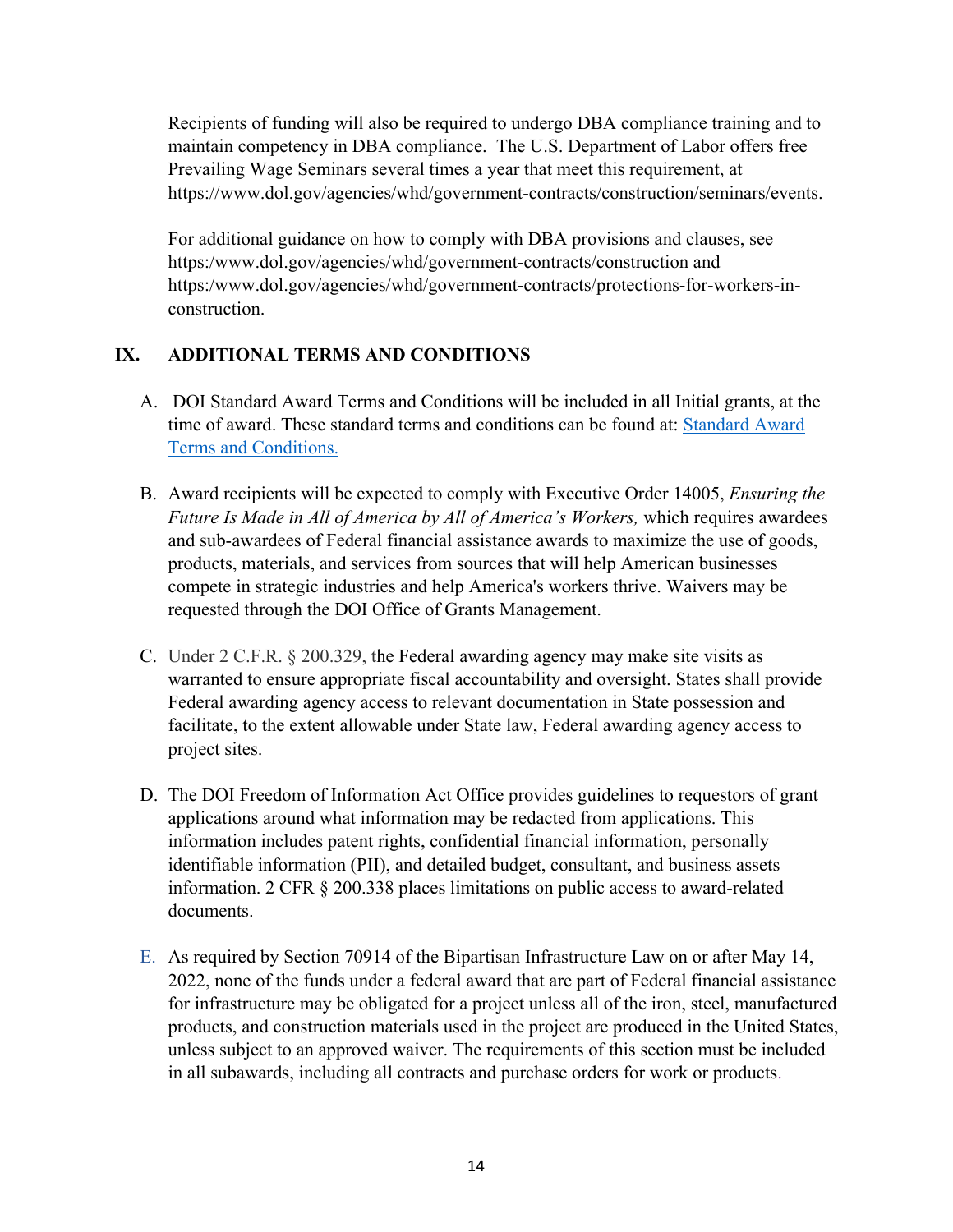Attachment A OMB Control No. 1093-0012

## **State Certification**

## **Orphaned Well Site Plugging, Remediation, And Restoration**

## **Small-Scale Initial Capacity Grant**

Consistent with Section 40601(c)(3)(A)(ii)(III) of the Infrastructure Investment and Jobs Act (aka Bipartisan Infrastructure Law), the State or Commonwealth of

| certifies that it: |                                                                                                                                                                                                                                          |
|--------------------|------------------------------------------------------------------------------------------------------------------------------------------------------------------------------------------------------------------------------------------|
|                    | has in effect a plugging, remediation, and reclamation program for<br>$\circ$<br>orphaned wells;                                                                                                                                         |
| <b>OR</b>          |                                                                                                                                                                                                                                          |
|                    | has the capacity to initiate such a program;<br>$\circ$                                                                                                                                                                                  |
| OR.                |                                                                                                                                                                                                                                          |
|                    | that the funds will be used to carry out any administrative actions<br>$\circ$<br>necessary to develop an application for a formula grant or a performance grant<br>under Section $40601(c)(4)$ or Section $40601(c)(5)$ , respectively. |
|                    |                                                                                                                                                                                                                                          |

\_\_\_\_\_\_\_\_\_\_\_\_\_\_\_\_\_\_\_\_\_\_\_\_\_\_\_\_\_\_\_\_\_\_ \_\_\_\_\_\_\_\_\_\_\_\_\_\_\_\_\_\_\_\_\_\_\_\_\_\_\_\_\_\_\_\_\_ Title Tertifying Official Name

\_\_\_\_\_\_\_\_\_\_\_\_\_\_\_\_\_\_\_\_\_\_\_\_\_\_\_\_\_\_\_\_\_\_ \_\_\_\_\_\_\_\_\_\_\_\_\_\_\_\_\_\_\_\_\_\_\_\_\_\_\_\_\_\_\_\_\_ **Certifying Official Signature** Date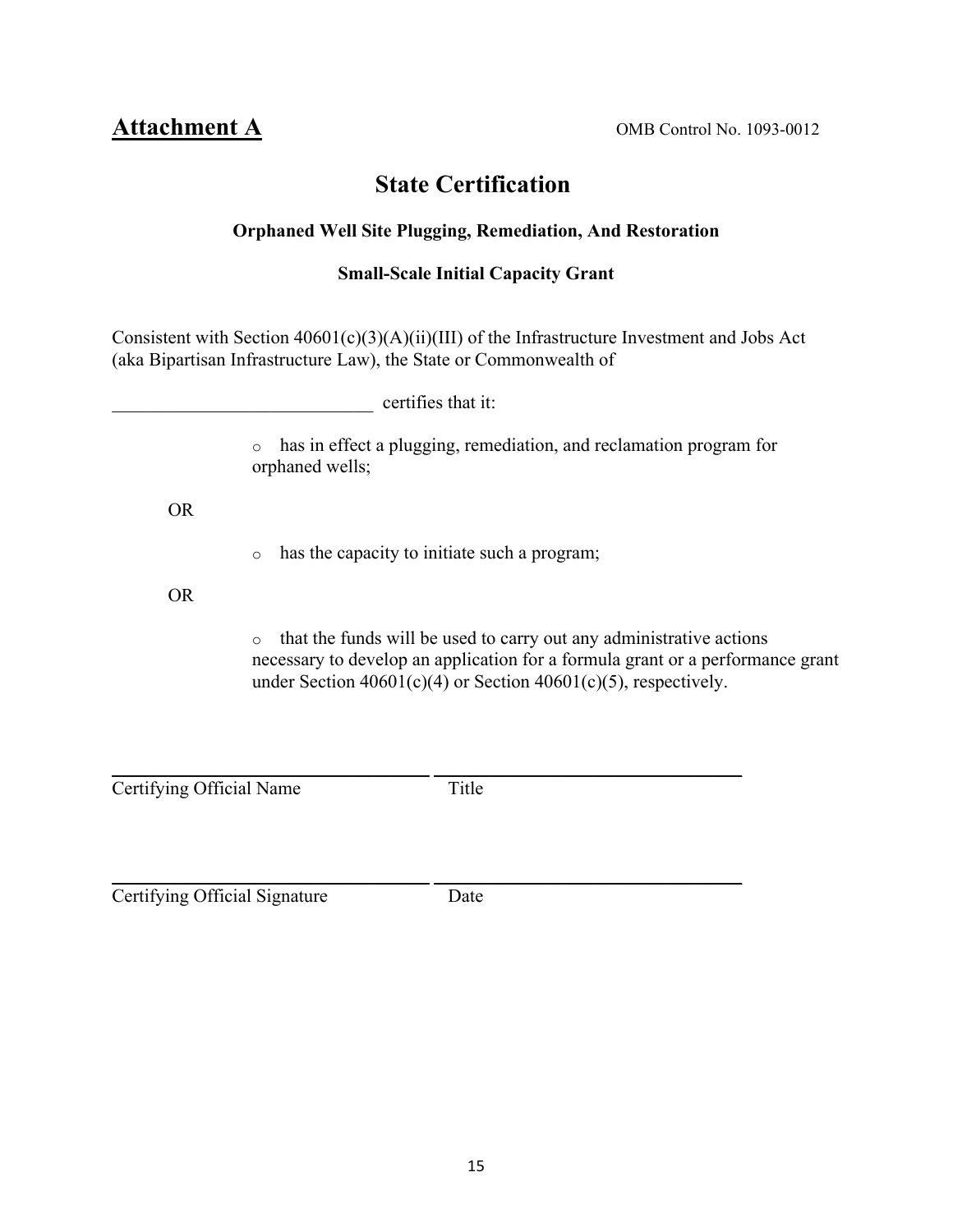## **State Certification**

## **Orphaned Well Site Plugging, Remediation, And Restoration**

## **Large-Scale Initial Project Grant**

Consistent with Section 40601(c)(3)(A)(i)(II)(aa) of the Infrastructure Investment and Jobs Act (aka Bipartisan Infrastructure Law), the State or Commonwealth of

 \_\_\_\_\_\_\_\_\_\_\_\_\_\_\_\_\_\_\_\_\_\_\_\_\_\_\_\_\_\_\_\_ certifies that it is a Member State or Associate Member State of the Interstate Oil and Gas Compact Commission.

The State or Commonwealth also certifies that it has one (1) or more documented orphaned wells located within our State or Commonwealth.

And the State or Commonwealth certifies that it will use no less than 90 percent of the funds requested under this grant to issue new contracts, amend existing contracts, or issue grants for plugging, remediation and reclamation work on orphaned wells within our State or Commonwealth by not later than 90 days after the date of receipt of the funds.

Certifying Official Name Title

**Certifying Official Signature** Date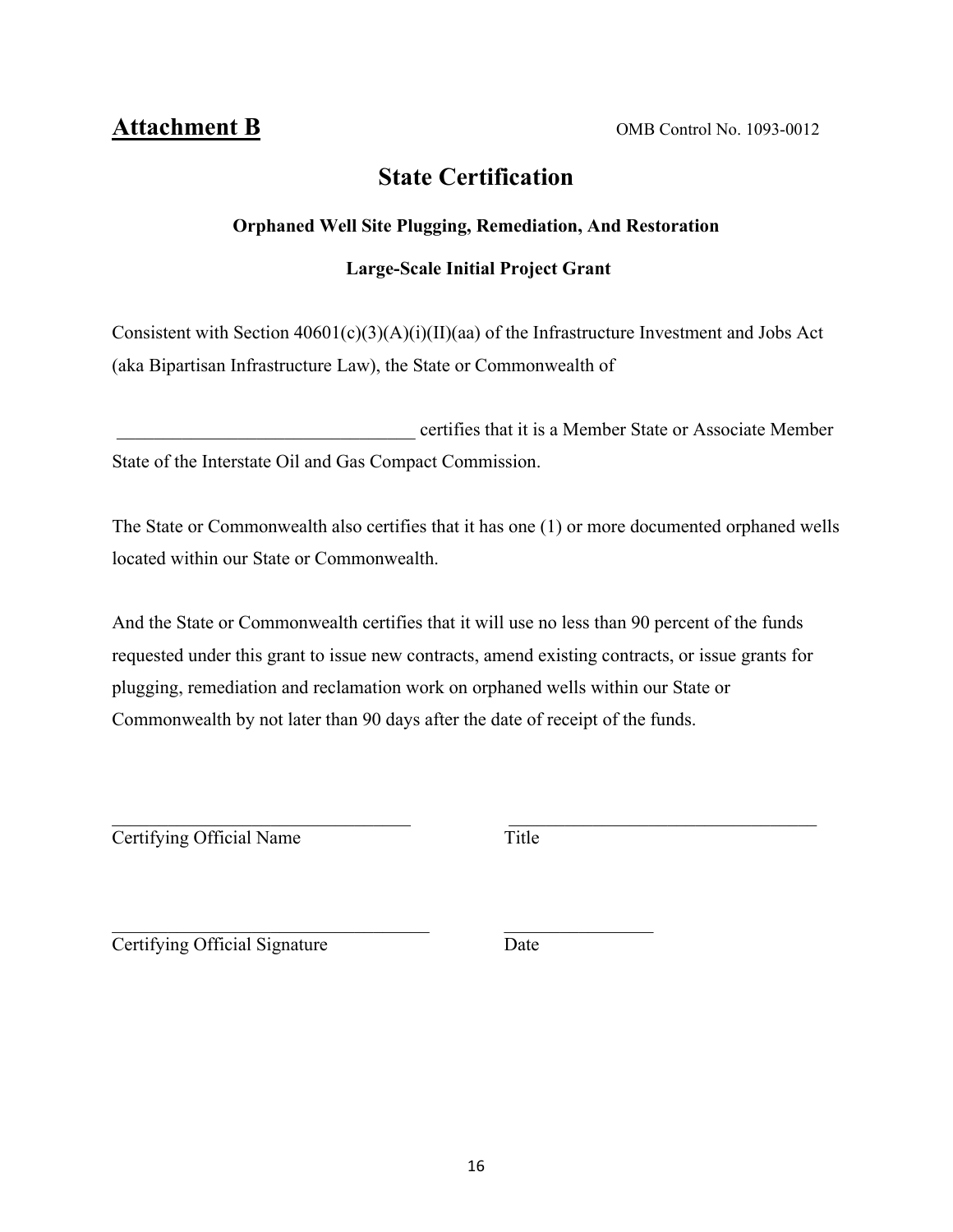# **Attachment C**

#### **Annex to the Initial State Grants Guidance**

**Overview:** The **\$**4.3B orphan well State grant program is historic, new, and critical to clean up legacy pollution. These sections provide instructions and awareness to States on standard grants management requirements that are part of applying for a Federal award.

- **1. Unique Entity Identifier and System for Award Management (SAM)**
- **2. Conflict of Interest Disclosure**
- **3. Single Audit Reporting Statement**
- **4. Certification Regarding Lobbying and Disclosure Requirements**
- **5. Intergovernmental Review**
- **6. Data Availability**
- **7. Agency Review Process**
- **8. Additional Reporting Requirements**
	- **a. Significant Development Reports**
	- **b. Conflict of Interest Disclosures**
	- **c. Other Mandatory Disclosures**
	- **d. Reporting Matters Related to Recipient Integrity and Performance**
- **9. Payments**

#### **1. Unique Entity Identifier and System for Award Management (SAM)**

Before submitting an application, applicants must be registered in SAM.gov and have a [Unique Entity](https://www.gsa.gov/about-us/organization/federal-acquisition-service/office-of-systems-management/integrated-award-environment-iae/iae-systems-information-kit/unique-entity-identifier-update)  [Identifier \(UEI\)](https://www.gsa.gov/about-us/organization/federal-acquisition-service/office-of-systems-management/integrated-award-environment-iae/iae-systems-information-kit/unique-entity-identifier-update) which replaces the Data Universal Numbering System (DUNS) number from Dun & Bradstreet in April 2022. Registration is through the [SAM.gov](http://www.sam.gov/) website, which has user guides and other information to assist you with registration under the "Help" tab if you are not already registered. The Grants.gov ["Register with SAM"](https://www.grants.gov/web/grants/applicants/organization-registration/step-2-register-with-sam.html) page also provides detailed instructions, and applicants can contact the supporting Federal Service Desk for help as needed. A Federal award may not be made to an applicant that has not completed the SAM.gov registration. Federal award recipients must renew and validate their SAM registration at least once every 12 months to maintain an active SAM.gov registration with current information through the life of their Federal award(s).

Applicants that are registered with SAM just need to login to get their UEI, SAM generates it automatically.

#### **2. Conflict of Interest Disclosure**

Per the Financial Assistance Interior Regulation (FAIR), [2 CFR §1402.112,](https://www.ecfr.gov/current/title-2/subtitle-B/chapter-XIV/part-1402/subpart-B/section-1402.112) applicants must state in their application if any actual or potential conflict-of-interest exists at the time of submission.

#### (a) *Applicability*.

(1) This section intends to ensure that non-Federal entities and their employees take appropriate steps to avoid conflicts of interest in their responsibilities under or with respect to Federal financial assistance agreements.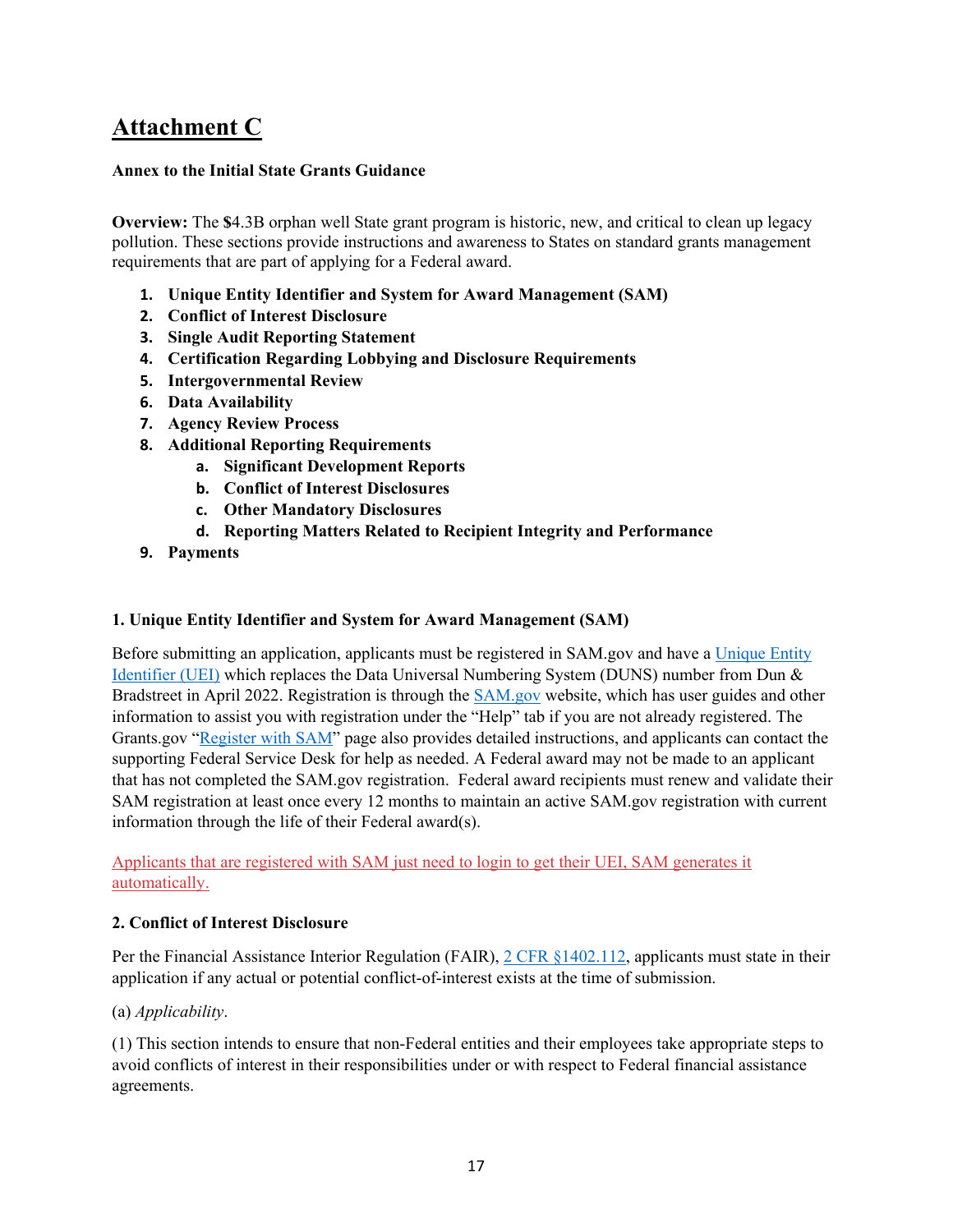(2) In the procurement of supplies, equipment, construction, and services by recipients and by subrecipients, the conflict-of-interest provisions in 2 CFR 200.318 apply.

#### (b) *Notification*.

(1) Non-Federal entities, including applicants for financial assistance awards, must disclose in writing any conflict of interest to the DOI awarding agency or pass-through entity in accordance with 2 CFR 200.112.

(2) Recipients must establish internal controls that include, at a minimum, procedures to identify, disclose, and mitigate or eliminate identified conflicts of interest. The recipient is responsible for notifying the Grants Officer in writing of any conflicts of interest that may arise during the life of the award, including those that have been reported by subrecipients.

(c) *Restrictions on lobbying*. Non-Federal entities are strictly prohibited from using funds under a grant or cooperative agreement for lobbying activities and must provide the required certifications and disclosures pursuant to 43 CFR part 18 and 31 U.S.C. 1352.

(d) *Review procedures*. The Grants Officer will examine each conflict-of-interest disclosure on the basis of its particular facts and the nature of the proposed grant or cooperative agreement and will determine whether a significant potential conflict exists and, if it does, develop an appropriate means for resolving it.

(e) Enforcement. Failure to resolve conflicts of interest in a manner that satisfies the government may be cause for termination of the award. Failure to make required disclosures may result in any of the remedies described in 2 CFR 200.339, Remedies for Noncompliance, including suspension or debarment (see also 2 CFR part 180).

#### **3. Single Audit Reporting Statement**

**All U.S. States** expending \$750,000 USD or more in Federal award funds in the applicant's fiscal year must submit a Single Audit report for that year through the [Federal Audit](https://harvester.census.gov/facides/Account/Login.aspx) [Clearinghouse's Internet Data](https://harvester.census.gov/facides/Account/Login.aspx)  [Entry System.](https://harvester.census.gov/facides/Account/Login.aspx) U.S. States must state if your organization was or was not required to submit a Single Audit report for the most recently closed fiscal year in your application. If your organization was required to submit a Single Audit report for the most recently closed fiscal year, provide the EIN (Tax ID) associated with that report and state if it is available through the [Federal](https://harvester.census.gov/facdissem/Main.aspx) [Audit Clearinghouse w](https://harvester.census.gov/facdissem/Main.aspx)ebsite.

#### **4. Certification Regarding Lobbying and Disclosure Requirements**

Applicants requesting more than \$100,000 in Federal funding must certify to the statements in  $\frac{43 \text{ CFR}}{2}$ [Part 18, Appendix A-Certification Regarding Lobbying.](http://www.ecfr.gov/cgi-bin/text-idx?SID=683823273fc0da6a1060883eda593fb8&mc=true&node=pt43.1.18&rgn=div5) If this application requests more than \$100,000 in Federal funds, the Authorized Official's signature on the appropriate SF-424, Application for Federal Assistance form also represents the entity's certification of the statements in 43 CFR Part 18, Appendix A.

Applicants and recipients must not use any federally appropriated funds (annually appropriated or continuing appropriations) or matching funds under a Federal award to pay any person for lobbying in connection with the award. Lobbying is influencing or attempting to influence an officer or employee of any U.S. agency, a Member of the U.S. Congress, an officer or employee of the U.S. Congress, or an employee of a Member of the U.S. Congress in connection with the award. Applicants and recipients must complete and submit th[e SF-LLL, "Disclosure of](https://www.grants.gov/web/grants/forms/post-award-reporting-forms.html) [Lobbying Activities" f](https://www.grants.gov/web/grants/forms/post-award-reporting-forms.html)orm if the Federal share of the proposal or award is more than \$100,000 and the applicant or recipient has made or has agreed to make any payment using non- appropriated funds for lobbying in connection with the application or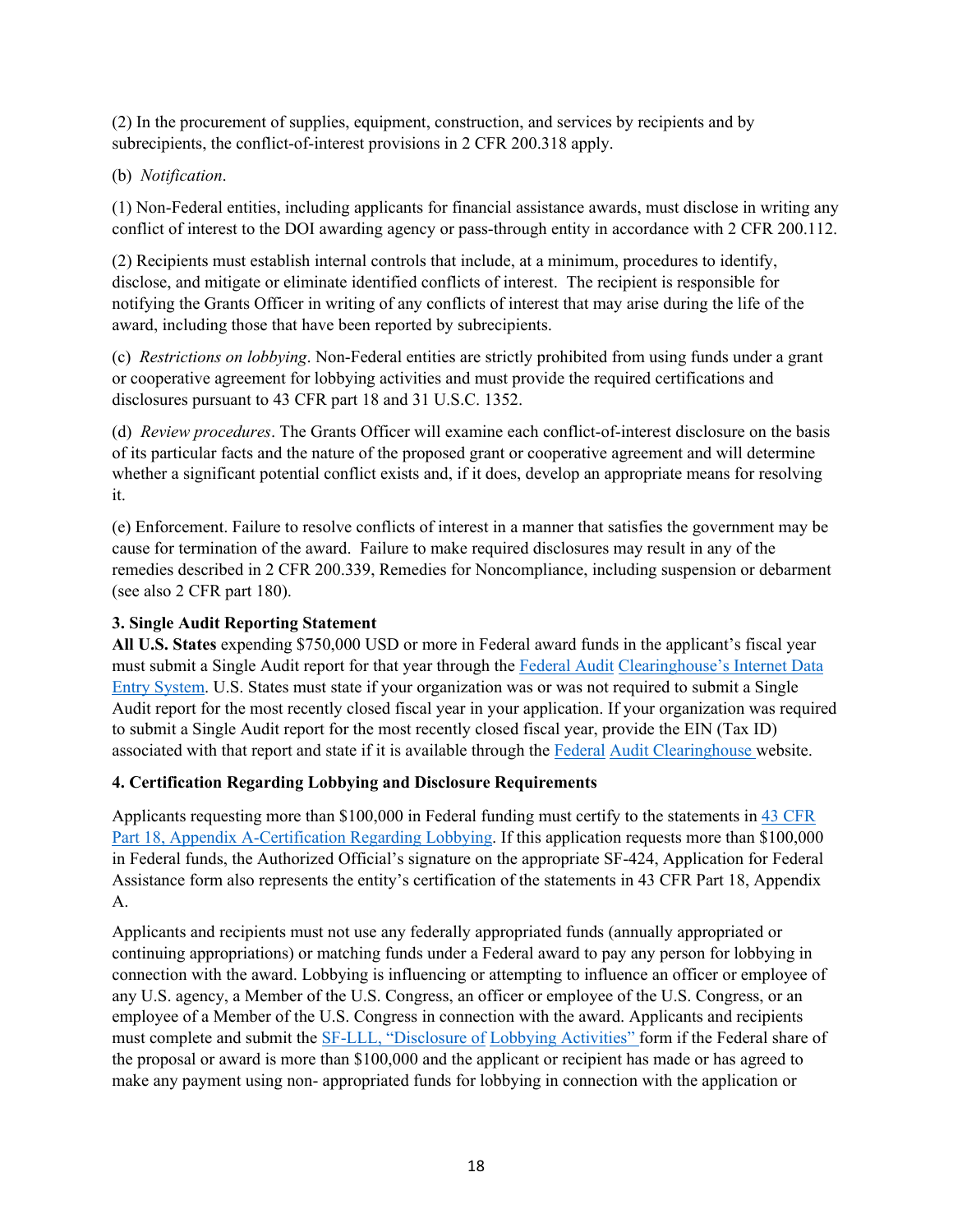award. The SF-LLL form is available with this Funding Opportunity on Grants.gov. See 43 CFR, Subpart 18.100 for more information on when additional submission of this form is required.

#### **5. Intergovernmental Review**

An intergovernmental review may be required for submissions from a U.S. State. Prior to application submission, U.S. State applicants should visit the OMB Office of Federal Financial Management website and view the "State Point of Contact (SPOC) List" to determine whether their application is subject to the State intergovernmental review process under Executive Order (E.O.) 12372 ["Intergovernmental Review](https://www.whitehouse.gov/omb/office-federal-financial-management)  [of Federal Programs."](https://www.whitehouse.gov/omb/office-federal-financial-management) <https://www.whitehouse.gov/omb/office-federal-financial-management/>

#### **6. Data Availability**

Per the Financial Assistance Interior Regulation (FAIR), [2 CFR §1402.315:](https://www.ecfr.gov/current/title-2/subtitle-B/chapter-XIV/part-1402/subpart-D/section-1402.315)

(a) All data, methodology, factual inputs, models, analyses, technical information, reports, conclusions, valuation products or other scientific assessments in any medium or form, including textual, numerical, graphic, cartographic, narrative, or audiovisual, resulting from a financial assistance agreement is available for use by the Department of the Interior, including being available in a manner that is sufficient for independent verification.

(b) The Federal Government has the right to:

(1) Obtain, reproduce, publish, or otherwise use the data, methodology, factual inputs, models, analyses, technical information, reports, conclusions, or other scientific assessments, produced under a Federal award; and

(2) Authorize others to receive, reproduce, publish, or otherwise use such data, methodology, factual inputs, models, analyses, technical information, reports, conclusions, or other scientific assessments, for Federal purposes, including to allow for meaningful third-party evaluation.

## **7. Agency Review Process**

The awarding agency conducts a review of the SAM.gov Exclusions database for all applicant entities and their key project personnel prior to award. The awarding agency cannot award funds to entities or their key project personnel identified in the SAM.gov Exclusions database as ineligible, prohibited/restricted or otherwise excluded from receiving Federal contracts, certain subcontracts, and certain Federal assistance and benefits, as their ineligibility condition applies to this Federal program.

Prior to award, the awarding agency will evaluate the risk posed by applicants as required in 2 CFR 200.205. The awarding agency documents applicant risk evaluations using DOI's "Financial Assistance Recipient Risk Assessment" form. Prior to approving awards for Federal funding in excess of the simplified acquisition threshold (currently \$250,000), the awarding agency is required to review and consider any information about or from the applicant found in the Federal Awardee Performance and Integrity Information System. The awarding agency will consider this information when completing the risk review. The awarding agency uses the results of the risk evaluation to establish monitoring plans, recipient reporting frequency requirements, and to determine if one or more of the specific award conditions in 2 CFR 200.207 should be applied to the award.

## **8. Additional Reporting Requirements**

**Significant Development Reports** Events may occur between the scheduled performance reporting dates which have significant impact upon the supported activity. In such cases, recipients are required to notify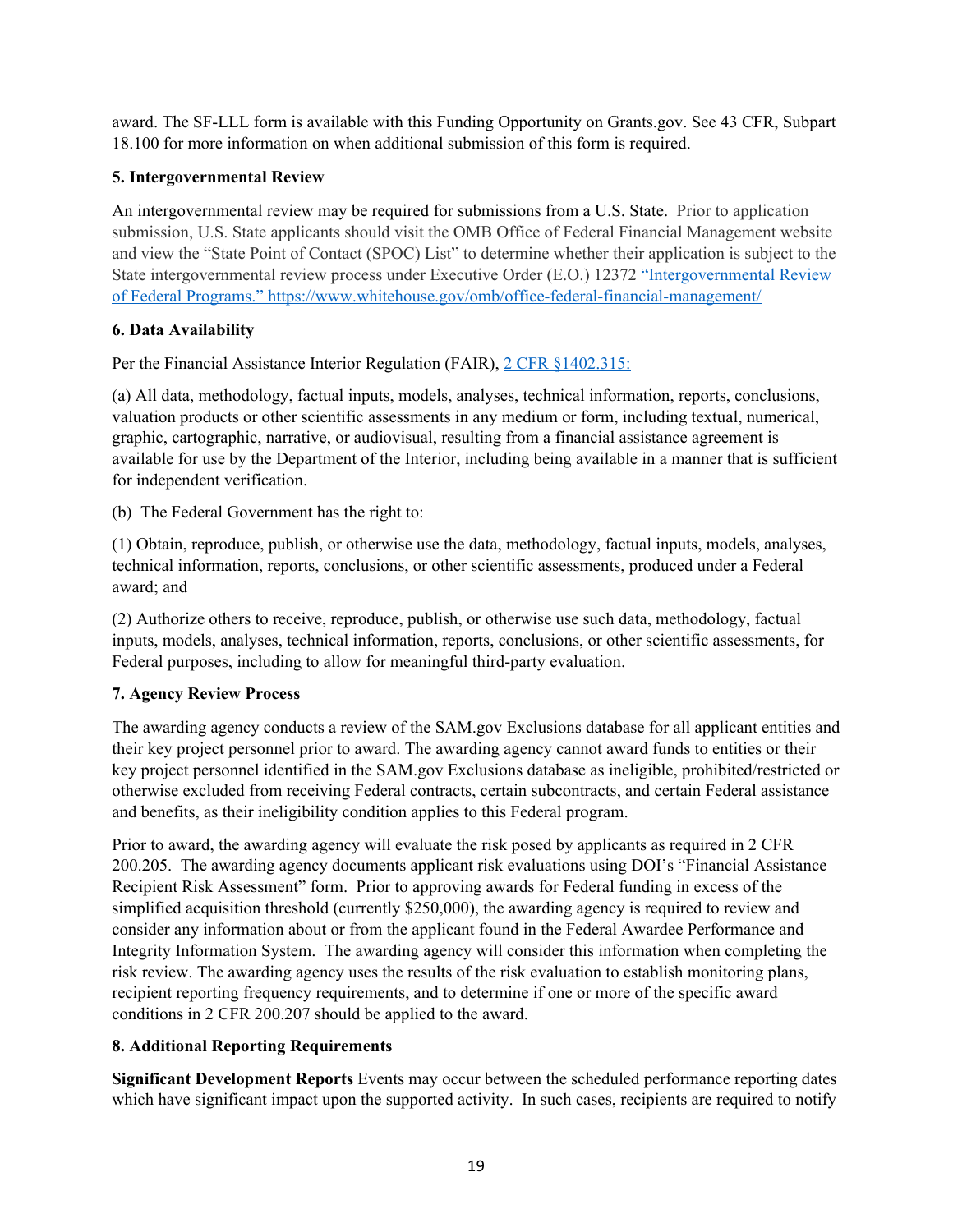the awarding agency in writing as soon as the recipient becomes aware of any problems, delays, or adverse conditions that will materially impair the ability to meet the objective of the Federal award. This disclosure must include a statement of any corrective action(s) taken or contemplated, and any assistance needed to resolve the situation. The recipient should also notify the awarding agency in writing of any favorable developments that enable meeting time schedules and objectives sooner or at less cost than anticipated or producing more or different beneficial results than originally planned.

**Conflict-of-Interest Disclosures** Recipients must notify the program immediately in writing of any conflict of interest that arises during the life of their Federal award, including those reported to them by any subrecipient under the award. Recipients must notify the program in writing if any employees, including subrecipient and contractor personnel, are related to, married to, or have a close personal relationship with any Federal employee in the Federal funding program or who otherwise may have been involved in the review and selection of the award. The term employee means any individual engaged in the performance of work pursuant to the Federal award. Recipients may not have a former Federal employee as a key project official, or in any other substantial role related to their award, whose participation put them out of compliance with the legal authorities addressing post-Government employment restrictions. See the [U.S. Office of Government Ethics website](https://oge.gov/) for more information on these restrictions. The awarding agency will examine each conflict-of-interest disclosure based on its particular facts and the nature of the project and will determine if a significant potential conflict exists. If it does, the awarding agency will work with the recipient to determine an appropriate resolution. Failure to disclose and resolve conflicts of interest in a manner that satisfies the awarding agency may result in any of the remedies described in 2 CFR 200.339 Remedies for Noncompliance, including termination of the award.

**Other Mandatory Disclosures** Applicants must disclose, in a timely manner, in writing to the Federal awarding agency or pass-through entity all violations of Federal criminal law involving fraud, bribery, or gratuity violations potentially affecting the Federal award. Non-Federal entities that receive a Federal award including the terms and conditions outlined in 2 CFR 200, Appendix XII—Award Term and Condition for Recipient Integrity and Performance Matters are required to report certain civil, criminal, or administrative proceedings to SAM. Failure to make required disclosures can result in any of the remedies described in 2 CFR 200.339 Remedies for Noncompliance, including suspension or debarment.

**Reporting Matters Related to Recipient Integrity and Performance** If the total value of your currently active grants, cooperative agreements, and procurement contracts from all Federal awarding agencies exceeds \$10,000,000 for any period of time during the period of performance of this Federal award, then you as the recipient during that period of time must maintain the currency of information reported to the System for Award Management (SAM) that is made available in the designated integrity and performance system (currently the Federal Awardee Performance and Integrity Information System (FAPIIS)) about civil, criminal, or administrative proceedings in accordance with Appendix XII to 2 CFR 200.

#### **9. Payments**

Domestic recipients are required to register in and receive payment through the U.S. Treasury's Automated Standard Application for Payments (ASAP), unless approved for a waiver by the awarding agency program. The recipient will be notified of the ASAP enrollment process, or if already enrolled, the process to link their ASAP account to the Agency.